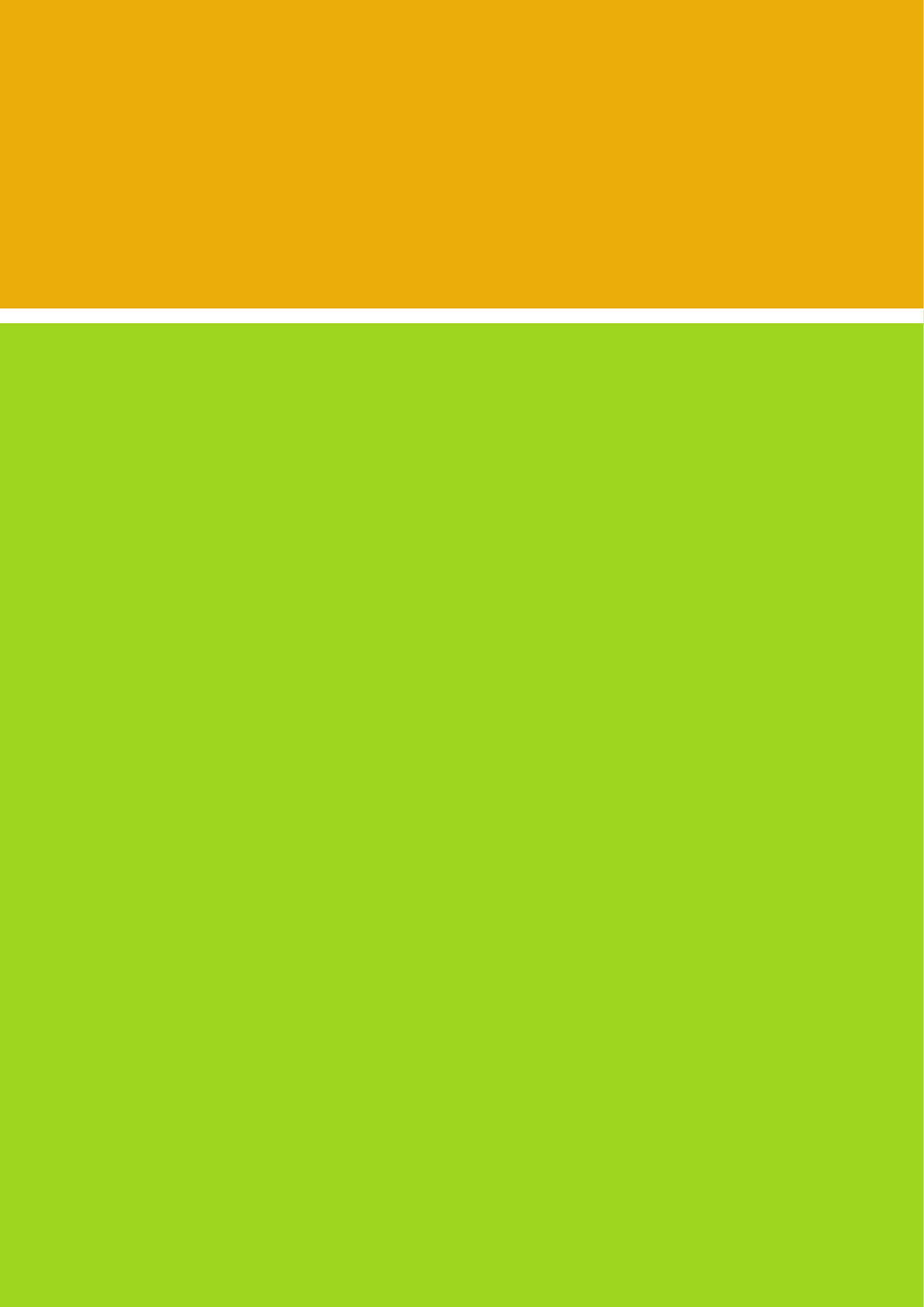# **Contents**

[2](#page-3-0) [Mission statement](#page-3-0)

[3](#page-4-0) [Preface from the President](#page-4-0)

 $\overline{4}$  $\overline{4}$  $\overline{4}$ [Membership](#page-5-0)

[5](#page-6-0) [Finance](#page-6-0)

[6-7](#page-7-0) [44th General Assembly and joint meeting](#page-7-0)

[8-9](#page-9-0) [Dyes Operating Committee \(DOC\)](#page-9-0)

[10-11](#page-11-0)  [Pigments Operating Committee \(POC\)](#page-11-0)

[12-14](#page-13-0) [Regulatory Affairs Committee \(RAC\)](#page-13-0)

[16-18](#page-17-0) [ETAD North America \(ETAD NA\)](#page-17-0)

[19](#page-20-0) [Indian Operating Committee \(IOC\)](#page-20-0) [20-21](#page-21-0) [Chinese Operating Committee \(ChOC\)](#page-21-0)

[22-23](#page-23-0) [Japanese Operating Committee \(JOC\)](#page-23-0)

[24](#page-25-0) [Taiwan Operating Committee \(TOC\)](#page-25-0)

[26](#page-27-0) [Information and external activities](#page-27-0)

[27](#page-28-0) [Organisation chart](#page-28-0)

[28-29](#page-29-0) [Board, committees composition and](#page-29-0)  [ETAD staff](#page-29-0)

[30-31](#page-31-0) [Code of Ethics](#page-31-0)

[32](#page-33-0) [Benefits of ETAD membership](#page-33-0)

[33](#page-34-0) [ETAD member companies](#page-34-0)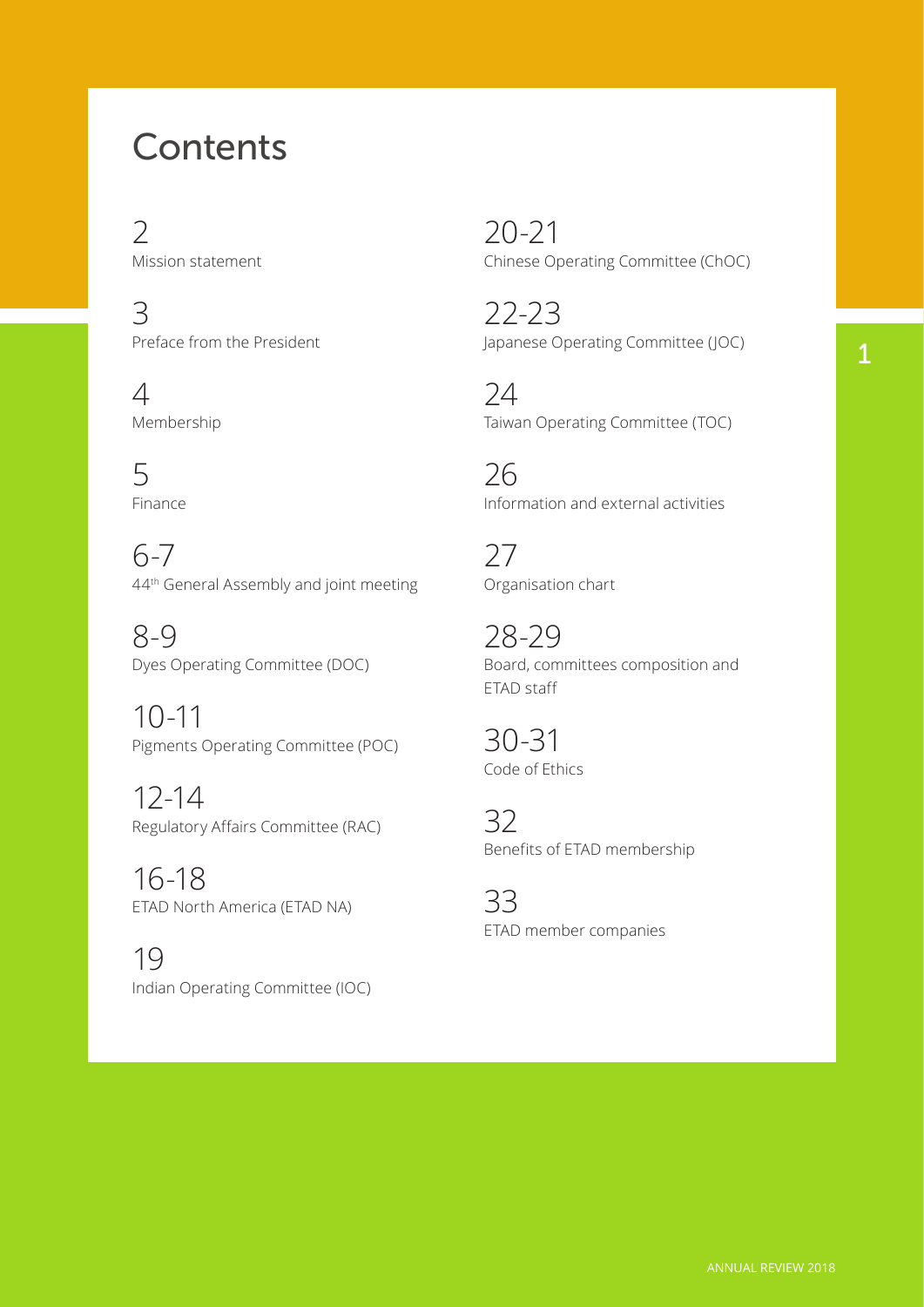# <span id="page-3-0"></span>Mission statement

## The purposes of the association are to:

- Coordinate and unify the efforts of manufacturers of synthetic organic colorants to minimize possible impacts of these products on health and the environment.
- Achieve these ends by the most economic means without reducing the level of protection of health and the environment.
- Encourage harmonization of health and environmental regulations in key geographical areas.
- Represent the positions and interests of the manufacturers of organic colorants towards authorities, public institutions and media.
- Promote responsible environmental and health risk management during manufacture, transport, use and disposal.
- Enhance the recognition of the commitment of ETAD members to responsible behavior with respect to health and the environment.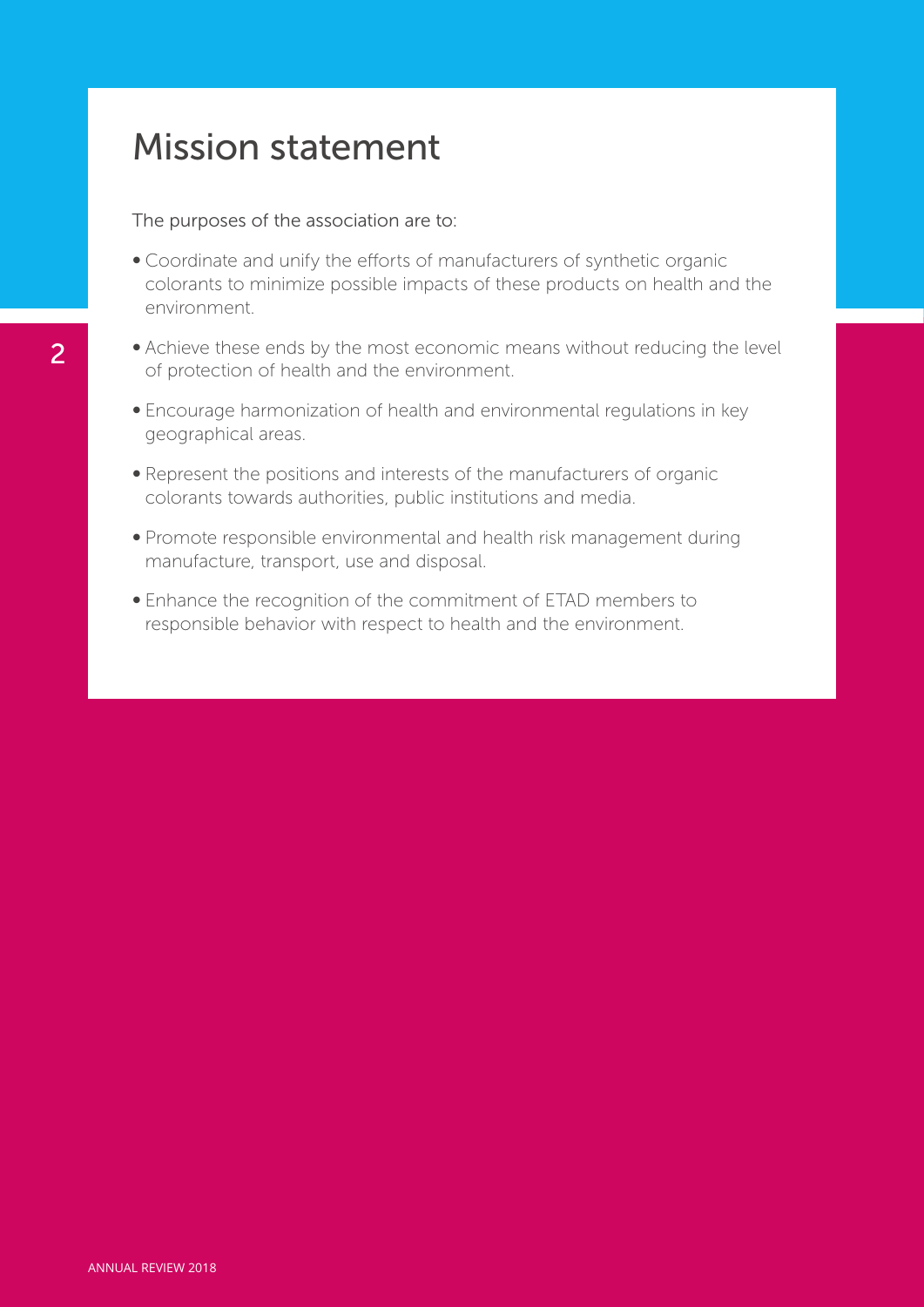<span id="page-4-0"></span>

# Preface from the President

Dr. Mehmet Emre Şener (Setaş Kimya Sanayi A.Ş.)

Dear friends of ETAD,

The buzzwords for the coming years will be sustainability, collaboration and transparency. The millennials believe in a better future, which can only be achieved through the joint effort of all stake-holders. ETAD, as a scientific organisation of colourant manufacturers committed to environmental and health aspects of their industry, has now even more than in the past the opportunity to contribute to this ambitious goal.

Fashion brands are currently working hard on their sustainability and have made a significant progress in their chemical management systems, established to measure and improve the environmental and social impacts of their products. Different brands and retailer groups aim to identify a single harmonized system that can be used jointly by all players involved in the supply chain.

The ZDHC program, which was established in 2011 and in which ETAD participates as representative of the colorant industry, is the best example of this approach in the textile and footwear field. It is a program which aims to reduce and eliminate the use of hazardous chemicals for the environment and human health. With the goal of a "zero discharge of hazardous chemicals" by 2020, ZDHC members set a common initial roadmap, created a series of harmonized product stewardship tools, and, with the assistance of the chemical industry, have come a long way in their understanding of hazard definitions and classification of hazardous chemicals. ETAD keeps working in several of ZDHC's task teams and provides its scientific know-how in all projects affecting colorants.

Considered as an authority in the field of pigment and dye chemistry, ETAD can also be of great help to all manufacturers who are trying to have a more transparent communication with their consumers about their sustainability efforts.

There is a strong demand by customers of the colorant industry for information on chemicals, which will be used to refine further the existing RSLs and MRSLs. At this point, while the efforts to create a harmonized framework in the field of chemicals are continuing at full speed, downstream manufacturers, NGOs and ETAD should work together to develop a new model of collaboration and speed up the elimination of hazardous substances from colorants. Additionally, in order to solve the complexity occurred in the sector, we should help to establish common tools; currently, e.g., the implementation of RSL lists, including the limits provided by ETAD for dyes and pigments, still differs from brand to brand.

Therefore, there is more need than ever before for ETAD's activity for the standardization of limits and adoption by all manufacturers in the different sectors of colorant application.

Another crucial part of the harmonization goal is to bring the relevant players together; as regards colorants, to be more effective we now need to get more membership from China and India where the majority of colourants are being manufactured. In the last years, we have shown good progress in these activities particularly thanks to Dr. Xie's good work.

I would like to finish with thanking Dr. Hofherr, Dr. Fois, Dr. Xie and Ms. Geary for the great energy they put in managing the communication within and outside ETAD and the good results achieved in 2018.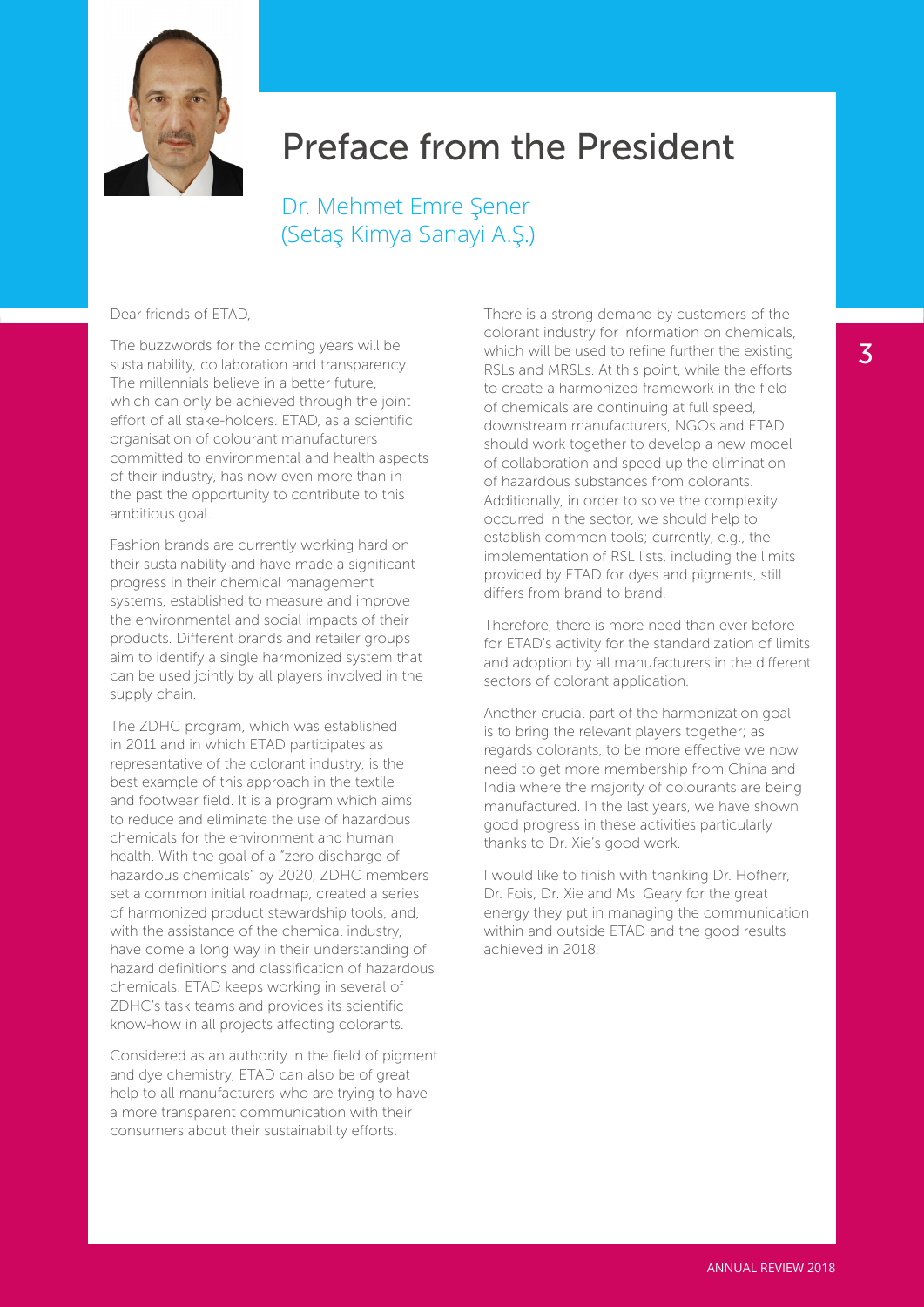# <span id="page-5-0"></span>Membership

SUMITOMO Chemical Co., Ltd. joined ETAD as regular member in August 2018. Cappelle Pigments n.v. left ETAD in December 2018 (effective from January 1, 2019).





**Number of members**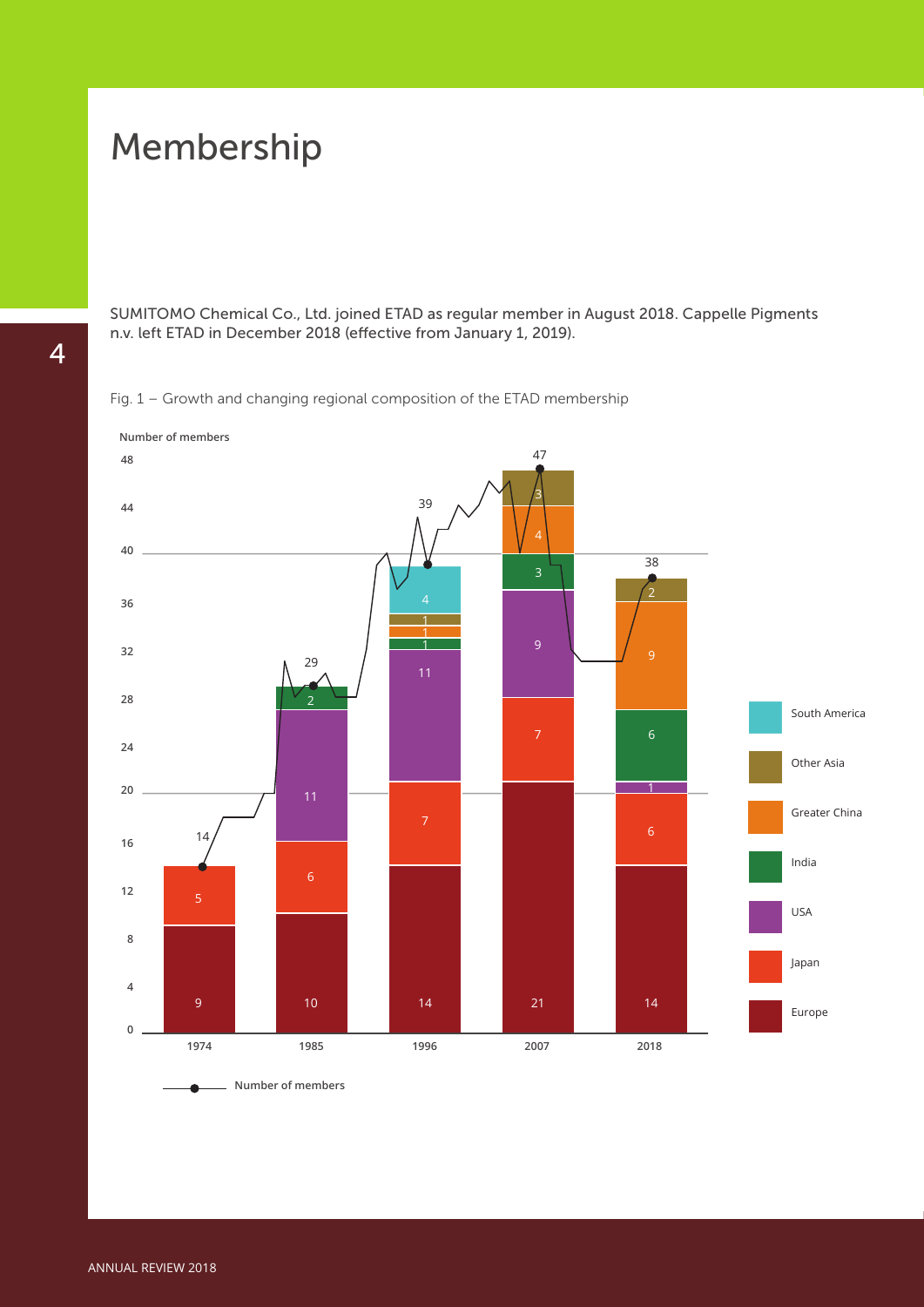# <span id="page-6-0"></span>Finance

ETAD is a non-profit association. The operating expenses are recovered mainly by means of payments by the ETAD members. In 2018, total income was SFr. 1'089'500 compared with total expenditure of SFr. 981'700, resulting in a profit of SFr. 107'800.



Fig. 2 – Summary of income / expenditure 2000 - 2018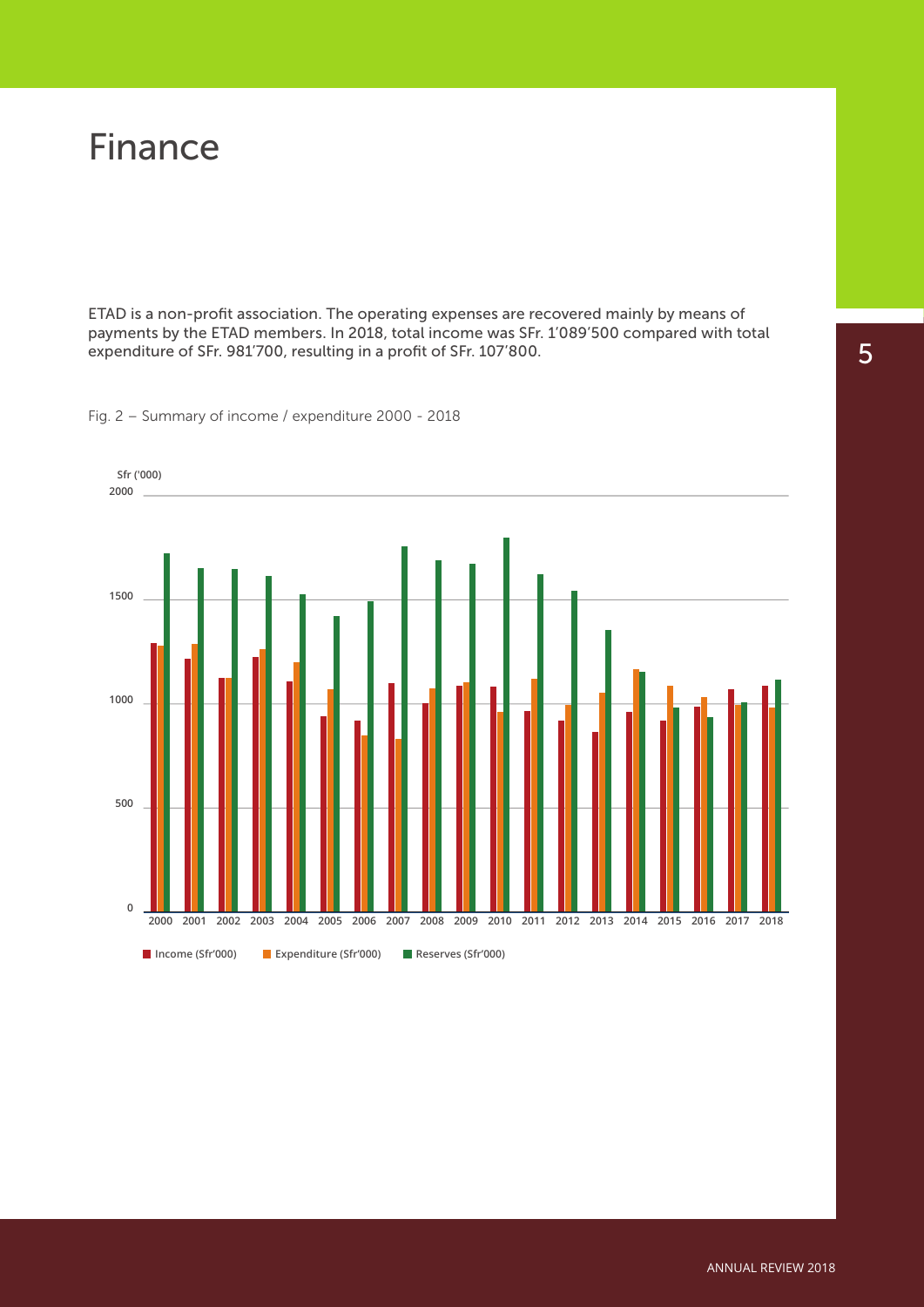# <span id="page-7-0"></span>44<sup>th</sup> General Assembly and joint meeting

#### 44th Ordinary General Assembly

The 44th Ordinary General Assembly of ETAD was held in Valletta, Malta, on May 25, 2018. Dr. Mehmet Emre Şener, President of ETAD, welcomed all participants.

Out of the ETAD membership of 36 companies at the time of the General Assembly, 22 were present or represented by proxy; of the total vote entitlement of 89 votes, 70 votes were represented at the meeting (79%).

The participants approved unanimously the minutes of the 43rd Ordinary General Assembly 2017 as well as the Annual Report 2017.

The Treasurer Mr. Roentgen presented the financial report for 2017, which had been sent in due advance to all member companies. In 2017, total income had been SFr. 1'069'000 compared with total expenditure of SFr. 994'000, resulting in a profit of SFr. 74'000. This financial report was approved unanimously.

The Board proposal for the budget 2018, also presented by Mr. Roentgen, and the re-appointment of PriceWaterhouseCoopers AG as auditors for the 2018 accounts were approved unanimously by the General Assembly.

Dr. Şener presented to the Assembly ETAD's main goals for 2018. The active recruitment of potential new members in Eastern countries will be continued, and collaboration with other associations along the value chain will play an even bigger role in ETAD's activities. Specific colorants applications will require special attention, due to new developments in regulatory activities involving additional restrictions. Steady cooperation with brands will continue, to ensure that their colorant assessments are based on sound science. In addition, ETAD companies will work on expanding their role as preferred colorant suppliers to brands.

Dr. Uebersax summarized to the present delegates the proposal for the changes to ETAD's Code of Ethics and its enforcement, distributed to all member companies prior to the General Assembly:

- the inclusion of additional limits for pigment impurities will become an integral part of the CoE;
- the compliance to those impurity limits will become a mandatory requirement for all ETAD members;
- for both amendments a transitional period of 2 years will be granted as decided by the Board;
- corresponding new rules for enforcement will be introduced.

The new Code of Ethics as well as its new enforcement rules were approved unanimously.

Before the conclusion of the General Assembly, Dr. Hofherr took the opportunity to thank Dr. Anette Weber, who would retire end of 2018,

The Board proposal for its composition for 2018/2019 was presented to the Assembly. There were no additional nominations in response to the invitation by ETAD Legal Counsel, Dr. Uebersax. The Board was elected unanimously as follows:

| Dr. Mehmet Emre Şener           | Setaş Kimya Sanayi A.Ş.                      | President        |
|---------------------------------|----------------------------------------------|------------------|
| Dr. Clemens Grund               | <b>DyStar Colours Distribution GmbH</b>      | Vice president   |
| Mr. Georg Roentgen              | Huntsman Textile Effects GmbH                | <b>Treasurer</b> |
| Dr. Stefan Ehrenberg            | <b>CHT Switzerland AG</b>                    |                  |
| Dr. Yoshitaka Koshiro           | Dainichiseika Color & Chemicals Mfg.         |                  |
| Mr. Peter Krummeck <sup>1</sup> | Sun Chemical A/S                             |                  |
| Ms. Carole Mislin               | Archroma Management GmbH                     |                  |
| Mr. Jashvant Sevak              | Heubach Colour Pyt. Ltd.                     |                  |
| Dr. Ulrich Veith                | <b>BASF Colors &amp; Effects Switzerland</b> |                  |
| Dr. Rüdiger Walz                | Clariant Produkte (Deutschland) GmbH         |                  |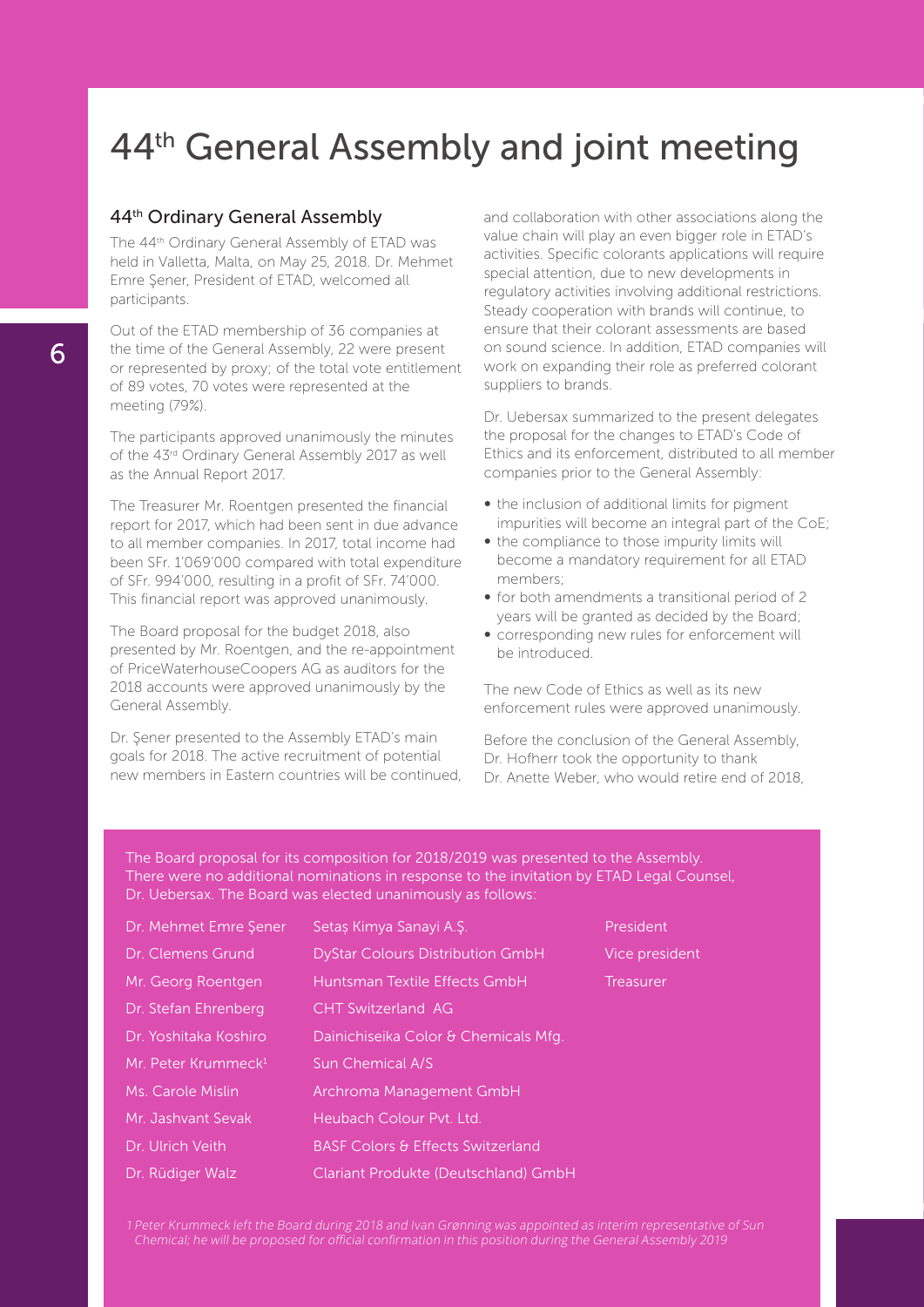for over 20 years of unvaluable contribution to ETAD's activities, especially as a member of the Dyes Operating Committee (formerly European Operating Committee).

# Joint meeting of ETAD Board, DOC and POC members

The ETAD joint meeting is meant as an opportunity for the different committee members and the Board members to have a deeper insight into each other's activities and discuss topics of common interest.

Prior to the joint meeting, Board members also have the opportunity to take part in the specific committee meetings and have a first-hand experience of the committees' work and approach to colorant issues. Additionally, they can directly provide their comments to the committee members on crucial topics which strongly affect the colorant manufacturing industry.

The ETAD joint meeting 2018 covered the following main topics:

- Marketing study on ETAD's position and visibility in the supply chain;
- Feedback from Board members on their visit in the morning session of the committee meetings.

# Marketing study on ETAD's position and visibility in the supply chain

In 2018, following a suggestion from member companies, the ETAD office commissioned a study on ETAD's perception and visibility in the supply chain. The work was carried out by Ms. Lela Deronja, under the supervision of the Institut for Marketing und Business Mangement of the Bern University. The first part of the study was an analysis of how the association is perceived internally; the ETAD Basel staff, the Board members as well as selected members of the different committees were interviewed accordingly. After the evaluation of all feedback received, Ms. Deronja would develop recommendations on possible future actions for improving ETAD's visibility by focusing on specific messages and target groups in the colorant supply chain.

Ms. Deronja presented to the assembled companies the outline of the study along with its current status and underlined the importance of aligning ETAD's internal perception with its external image. In particular for an association which offer many different services to its members, a core message should be identified as clear reference for internal and new potential members as well as for external observers.

Additionally, it is crucial to identify which communication channels are really effective both for an association like ETAD and for its partners in the supply chain.

# Feedback from Board members of their visit at the morning committee meetings

As a focus activity discussed in the DOC meeting, Ms. Mislin particularly stressed the necessity for ETAD to develop a solid strategy as regards sensitizing dyes. The current EU proposal for the restriction of substances classified as sensitizers, irritant or corrosive might prove to be quite a big challenge, since a relevant number of dyes with updated REACH information will now have to be classified as sensitizers. The issue might therefore extend from the well-known and long-restricted sensitizing (mostly disperse) dyes to a much larger group of relevant products on the market.

Mr. Roentgen referred to the collaboration with the Levi's group and remarked that it is important for the association to keep providing sound scientific advice on colorants and try to steer retailers/brand-driven activities accordingly. In particular, it should be avoided that new burdens for the chemical industry are created without a scientific base for them and not even a real improvement in safety for workers, consumers or the enviroment.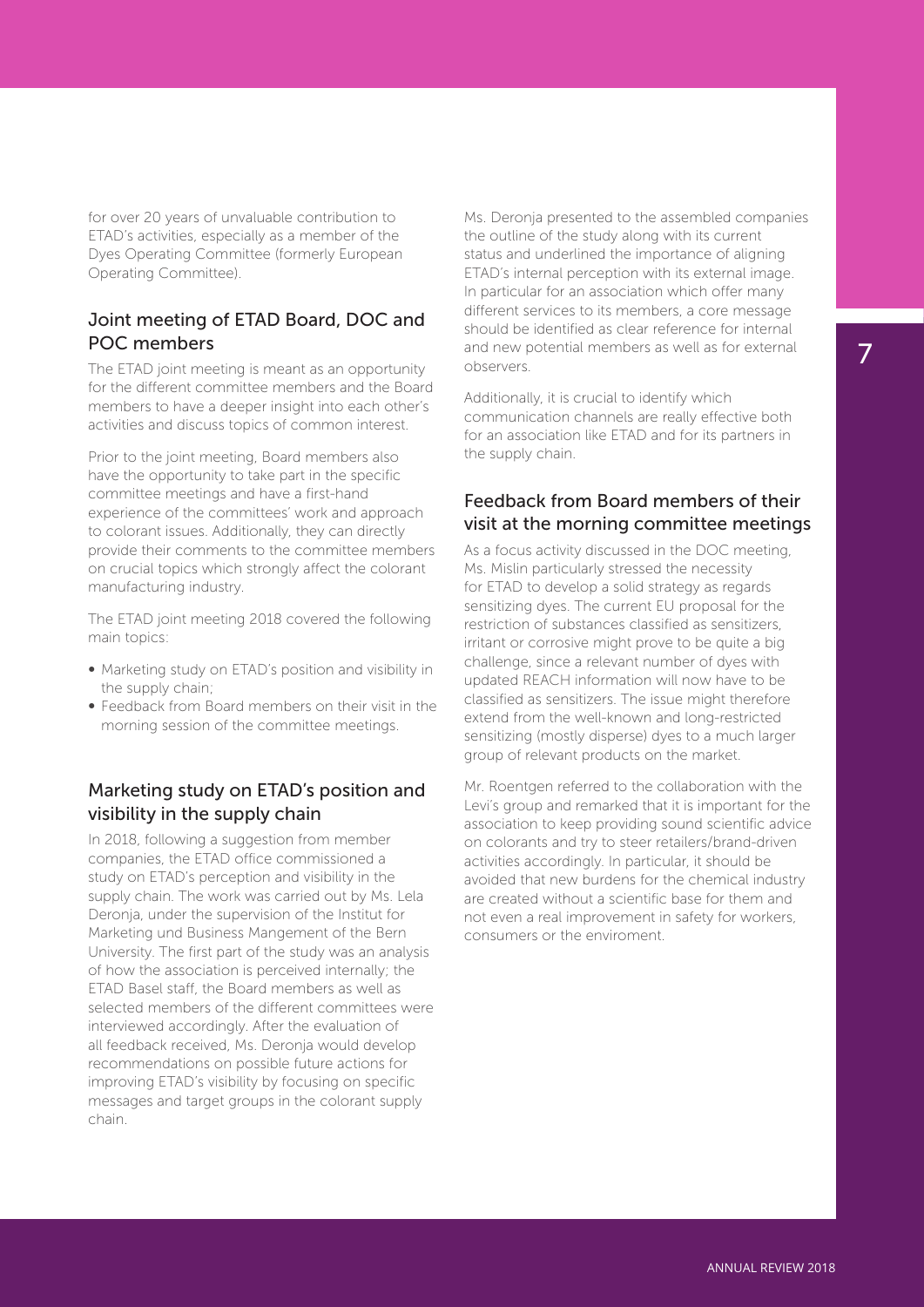# <span id="page-9-0"></span>Dyes Operating Committee (DOC)

Even with the conclusion of the REACH registration process, an important EU regulatory proposal started in 2019, with the focus on textiles and leather articles and possibly strongly affecting dyes; the ongoing project on non-regulated aromatic amines was taken up by the German authorities. Outside the EU, other countries continued their extensive regulatory changes, which needed constant following. Finally, the communication with different standard issuers kept being a constant topic of the DOC activities.

#### Communication with authorities

#### **EU**

In May 2018, the Swedish and French Competent Authorities announced that they were preparing a joint Annex XV restriction dossier according to article 69 of REACH on the use of skin sensitizers, skin irritants and corrosive substances in textile and leather articles, hides and furs intended to come into direct and prolonged contact with the skin.

ETAD continued the already started collaboration with the two authorities ANSES (France) and KemI (Sweden) and provided information on the selected substances which are relevant for dyes manufacturers. The DOC provided its input particularly as regards reactive and disperse dyes; detailed positions are also in development in preparation of specific discussions with the authorities.

### **Turkey**

Through the DOC member Setaș, ETAD members also received updated information about the Turkey-REACH developments and were able to communicate their concerns to the authorities. A still unresolved issue for the registrants is the IT system, which is not yet finalized and, e.g., does not provide the option of a bulk upload of registrations.

### **Korea and Vietnam**

The Korean REACH as well as the revision of the regulation of chemicals in Vietnam were a constant topic for the DOC companies, which reported a series of practical issues they expect or with which they are already confronted (e.g., the

import of products into Vietnam). ETAD collected all the concern of the companies and is using the association network to clarify open questions from its members.

## Analytical methods

In 2018, the dyes analytical expert team (see box) continued its work on an accurate method for the determination of residual Cr(VI) in chromium complex dyes. The analytical experts discussed and agreed upon some improved steps of the method, which should help to assure intra- and interlaboratory reproducibility of the results. The new steps will now be checked in the companies' laboratories.

### Non-regulated amines

During 2018, the German Federal Institute for Risk Assessment (BfR) became involved in the project on "non-regulated amines" started by the Swiss authorities. In order to understand the relevance of these amines, the German authorities asked for a list of all azo dyes registered in REACH by ETAD companies. The long-term goal is the assessment of their safety as regards all the primary aromatic amines resulting from a potential reductive cleavage, with a special focus on their mutagenicity.

The DOC discussed the best strategy for the collaboration with BfR and concluded that the right approach would be to use existing mutagenicity data from the REACH dossiers of registered dyes and evaluate how well the mutagenicity of potential cleavage products is covered (e.g. through Prival tests or a particularly robust test set).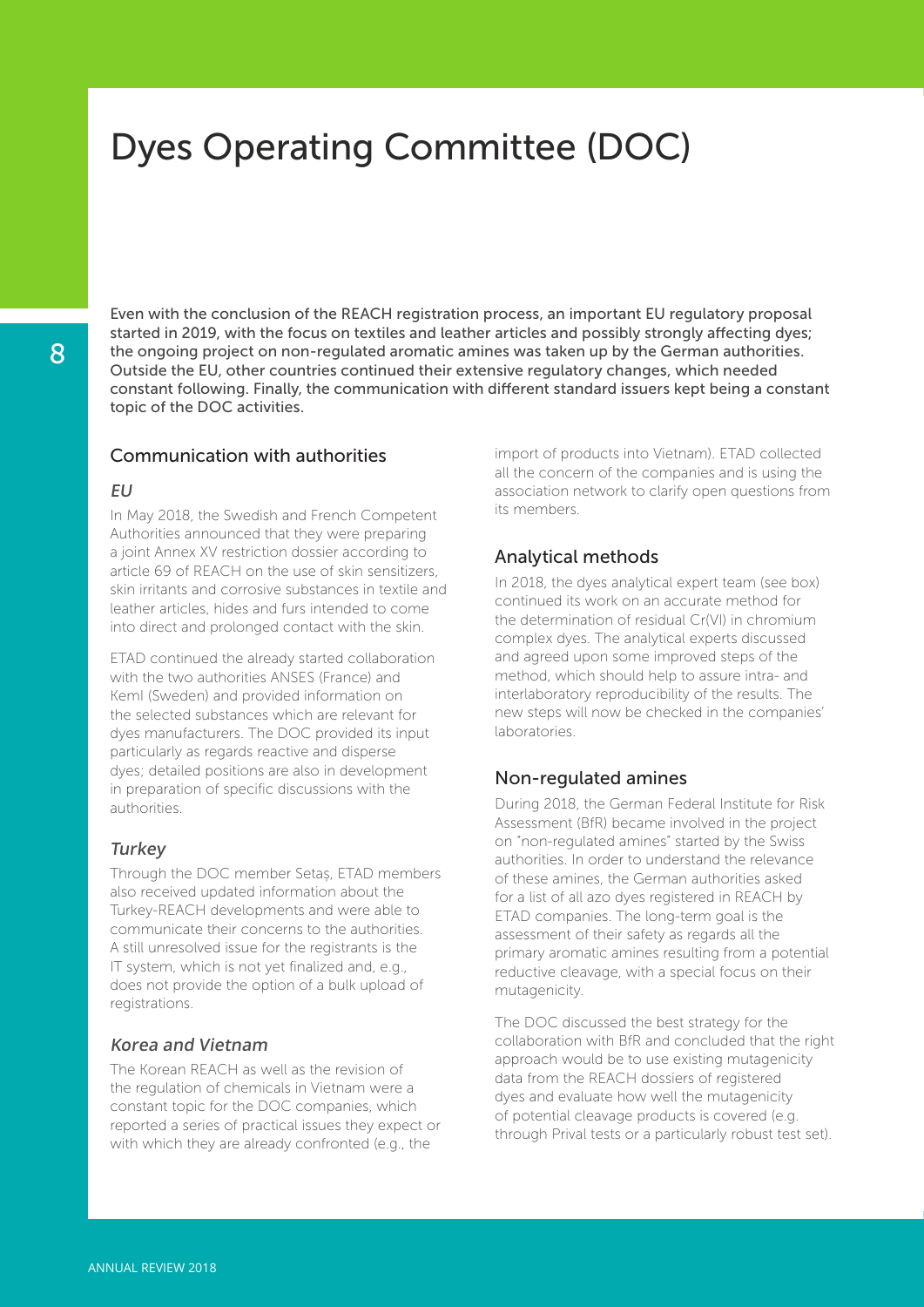ETAD successfully presented this approach to BfR, and all ETAD companies which are lead registrants of dyes started to work on the ones with a total registered tonnage above 1000 tons/year and will prepare the data evaluation. The same work will be done in parallel by the lead registrants who are members of the association TEGEWA, which is also participating in the project.

## Collaboration with standard issuers

### **ZDHC**

During 2018, the DOC members followed with particular interest two ZDHC projects, to which they provided specific dye-related input: the harmonization of MRSLs and the extension of ZDHC's MRSL to additional substrates. Both projects will affect the status of the existing MRSL, ideally making it the only reference for all ZDHC members (in contrast with the many current MRSLs) and covering other important materials for the brands/retailers (rubber, adhesives and coatings). The important task of the chemical industry was to evaluate the different lists of chemicals proposed by ZDHC members for their relevance; additionally, the aspect of possible substitution was already discussed. For certain chemicals (e.g. solvents, biocides, metals), the industry also proposed a group approach, which will tackle the specific characteristics of the substances and allow a structured common strategy. The decision about new inclusions in the MRSLs will be taken in 2019 by the MRSL Advisory Group (MAC), where ETAD shares its voting rights with the association TEGEWA.

#### **Oekotex**

ETAD organized a meeting with Oekotex in Zurich to discuss some topics raised during the DOC discussions. Oekotex introduced, among the different services they provide, a "Detox to zero" assessment, aimed to evaluate the general status of a facility against the Greenpeace reference. However, some customers understood this service as a certification and required to their

colorant suppliers to confirm that their products will guarantee "compliance" to "Detox to zero". ETAD and Oekotex agreed on a clear common communication with their customers about the tool.

Another topic of concern for the dye industry is the growing attention to aniline, which has a relevant effect on indigo and leather dyes. During the meeting, Oekotex communicated that they expect their limits for aniline to keep changing depending on the pressure from retailers and NGOs. The dye industry should be prepared; Oekotex will keep ETAD informed on any discussed future changes to the limits.

### **bluesign**

ETAD and bluesign have an ongoing communication, and, during 2018, met in Sankt Gallen to discuss the role of the colorant suppliers in the bluesign structure. Some ETAD members are already participating in the bluesign update process of their chemical list and gave suggestions to further improve the communication on the implementation of new limits among the different members of the textile value chain. The two associations will examine possible ways to coordinate the information flow.

#### **H&M**

ETAD provided to H&M feedback on the MRSL 2018 for textiles, which has caused several concerns to the DOC members. H&M discussed internally ETAD's feedback and communicated that, starting from 2019, they will align their MRSL to the common ZDHC MRSL.

### Dyes Analytical Expert Team members

| Dr. Oszkar Keray          | <b>CHT Switzerland AG</b> |
|---------------------------|---------------------------|
| Mr. Peter Laubner         | DyStar                    |
| Dr. Thomas Otten Huntsman |                           |
| Ms. Hikari Chiu           | OGD Taiwan                |
| Mr. Ismail Yakin          | Setaş                     |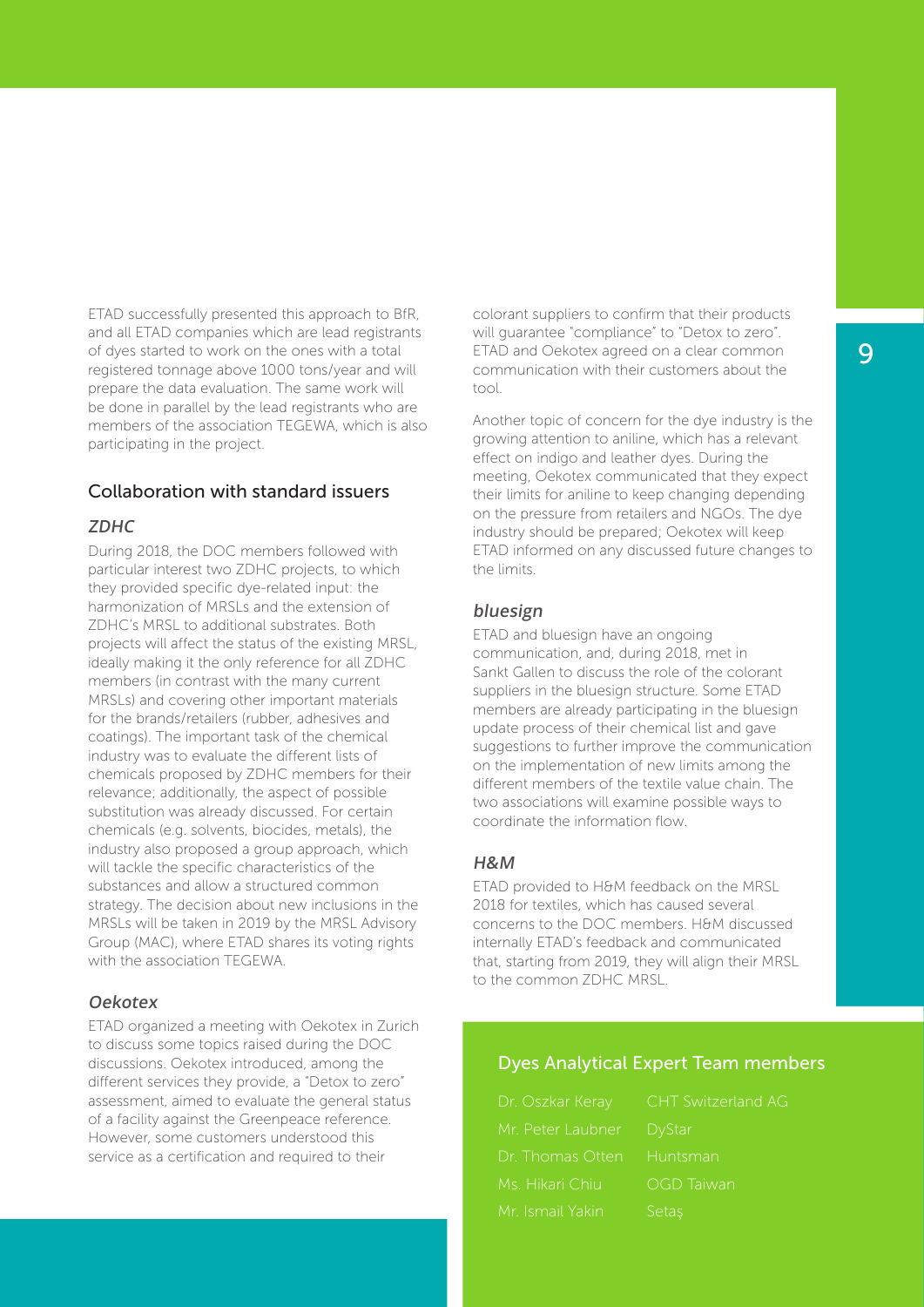# <span id="page-11-0"></span>Pigments Operating Committee (POC)

10

In 2018, the most important achievement for the POC was the inclusion of impurity limits for pigments into ETAD's Code of Ethics (CoE). The status of pigments considered as nano materials remained a crucial topic, as well as the use of pigments in sensitive applications. The committee also continued its activities related to planed regulatory changes and specific authority initiatives.

### Nano

Adapted REACH annexes addressing the new terms "nanoform of a substance" and "set of similar nanoforms" were published in November 2018; the ETAD nano working group was reactivated in order to evaluate their potential impact on organic pigments, to discuss required actions and harmonise further proceeding. After the publication of adapted REACH annexes, the official process to develop a new REACH guidance for their implementation was started by ECHA, while the discussion related to the review of the nanomaterial definition was postponed by the European Commission at least until 2019.

The lack of easy and readily available measurement methods to prove that a powdered material is not a nanomaterial still poses a problem. In this context, the POC carefully reviewed a publication by the EU Observatory for Nanomaterials on the "risk assessment of nano pigments" and provided its input to a first draft statement within Eurocolour.

The POC members continued their monitoring of the development of further national nano product registers as well as the evaluation of their potential impact on organic pigments.

The committee also decided to update ETAD's nano position to reflect the newest regulatory changes and scientific information; the document is an important tool for a clear communication along the value chain on the safety of pigments as nanomaterials.

### Toy safety

The toy safety standard EN 71-7 was revised during 2018 and underwent the POC check for changes affecting pigments used in this application. The most relevant issue for the industry is the Cr(VI) limit, which is still not accompanied by a robust enough analytical method.

Additionally, the different parts of the EN 71 standard series are constantly monitored for changes in the metals or other impurities limits which can be relevant for pigments; in 2018, e.g., the limit for aluminum was lowered. Through the ETAD office, the POC member were able to comment directly on proposed amendments in the draft for and prepare for possible outcomes relevant for their products.

# Food contact legislation

Two application areas are currently regulated in Europe. Plastic applications are regulated on an EU level with commission regulation (EU) No. 10/2011 whereas printing inks are regulated on a national basis. Both regulations request standardized test methods for the assessment of not intentionally added substances (impurities). ETAD is developing, improving or establishing these test methods together with member companies. Changes in Food Contact Regulations are generally reviewed on a global basis (e.g. China's National Standard GB 9685-2016 or developments related to the Japanese Legislation).

The European Commission's initiative to develop a harmonized regulation for printed food contact materials was carefully reviewed. Topics related to organic pigments were addressed via ETAD's participation in Cefic's FCA group.

# Analytics

In 2018, ETAD's Analytical Expert Team, composed of experts from the member companies, continued its work on ETAD Method 212. The method will undergo a second round robin test with additional companies participating to check the reproducibility among ETAD members; the next step will be to have the method tested by a third party.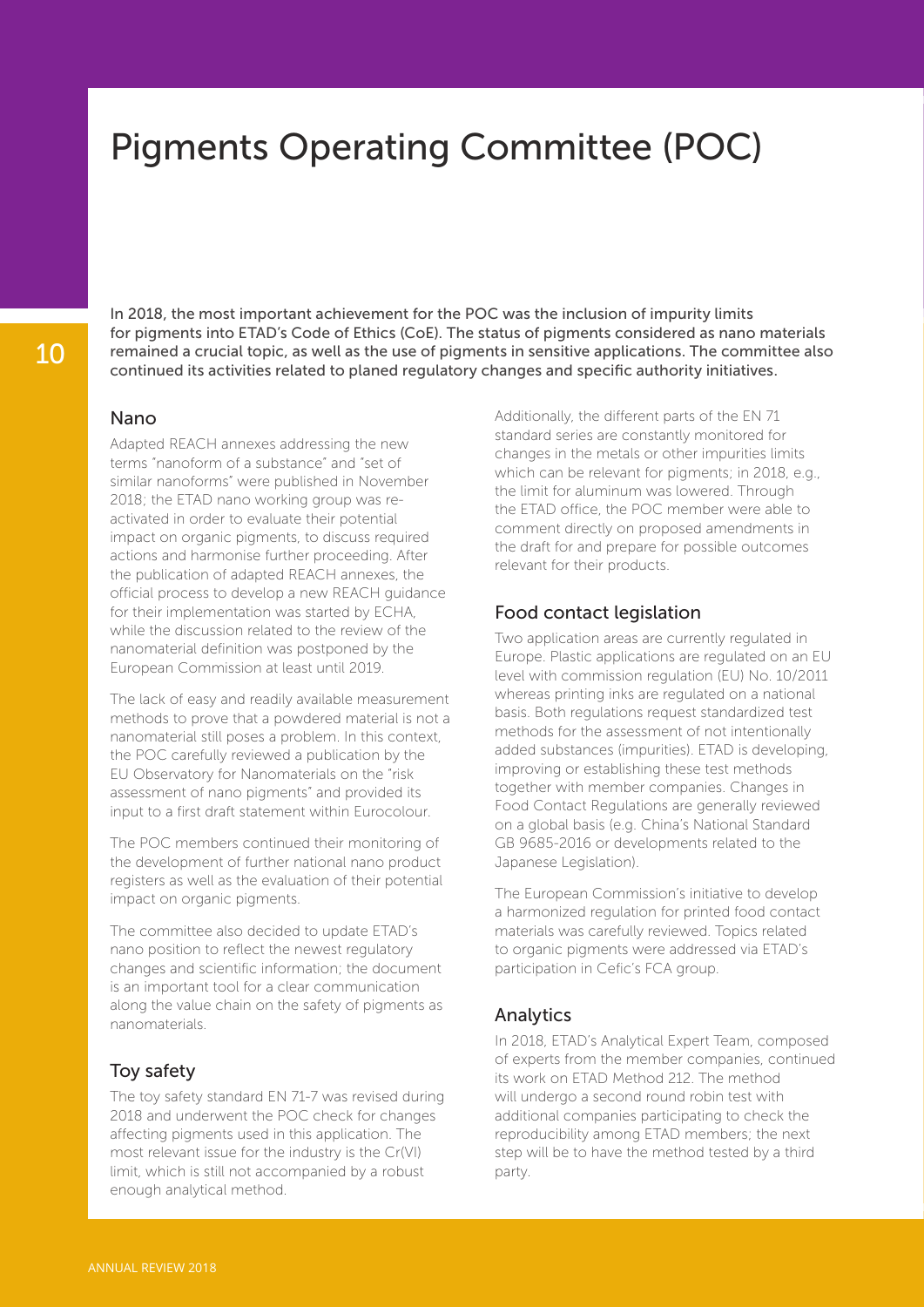#### Standardisation

ETAD continued its activities in the ISO technical committee TC 256 (pigments and extenders), participating in working group 1 for terms and definitions, working group 2 functional pigments and working group 3 for general test methods.

As a result of these activities the assessment method for PCB (ETAD method 229) is being reviewed as ISO/CD 787-28.

## REACH and other EU activities

After the finalisation of the third-tier submissions of dossiers the POC focussed on transparent assessment and communication to authorities as regards key properties of pigments. The status of the registrations is monitored and specific topics (e.g. assessment of bioavailability, changes to the nano requirements or evaluation trends) were addressed in order to get a common industry position.

Publications about pigment-related topics (e.g., PCB analysis from the environment) as well as any regulatory news relevant for organic pigments were carefully reviewed. Particularly relevant regulatory developments were the impact of the potential classification of titanium dioxide on other substances used as powder, the substance evaluations related to the new TSCA, the inclusion of pigments on the Community Rolling Action Plan (CoRAP) for the years 2019 to 2021, and the ECHA plastic additives project (see corresponding details in the RAC section of the Annual Report). Whenever possible, the POC members provided to the authorities updated information on the properties of affected pigments in close collaboration with other industry stakeholders.

ECHA's restriction proposal for tattoo inks was also followed by the POC companies; ETAD members do not support this specific application, but the possible creation of an appropriate framework should be monitored.

#### Analytical Expert Team members

| Dr. Ulrich Veith          | <b>BASF Colors &amp; Effects Switzerland</b>     |
|---------------------------|--------------------------------------------------|
| Dr. Martina Hirschen      | Clariant Produkte (Deutschland) GmbH             |
| Ms. Heather Robinson      | Sun Chemical Ltd                                 |
| Mr. Constantinos Nicolaou | Sun Chemical Ltd                                 |
| Mr. Yukio Shinagawa       | Dainichiseika Color and Chemicals Mfg. Co., Ltd. |
| Mr. Takeshi Suzuki        | Dainichiseika Color and Chemicals Mfg. Co., Ltd. |
| Mr. Akira Kasai           | <b>DIC Corporation</b>                           |
| Mr. Yasufumi Imae         | <b>DIC Corporation</b>                           |
| Mr. J. I. Sevak           | Heubach Colour Pyt. Ltd                          |
| Dr. Thomas Wagner         | Heubach GmbH                                     |
| Dr. Kateřina Vyňuchalová  | Synthesia, a.s.                                  |
|                           |                                                  |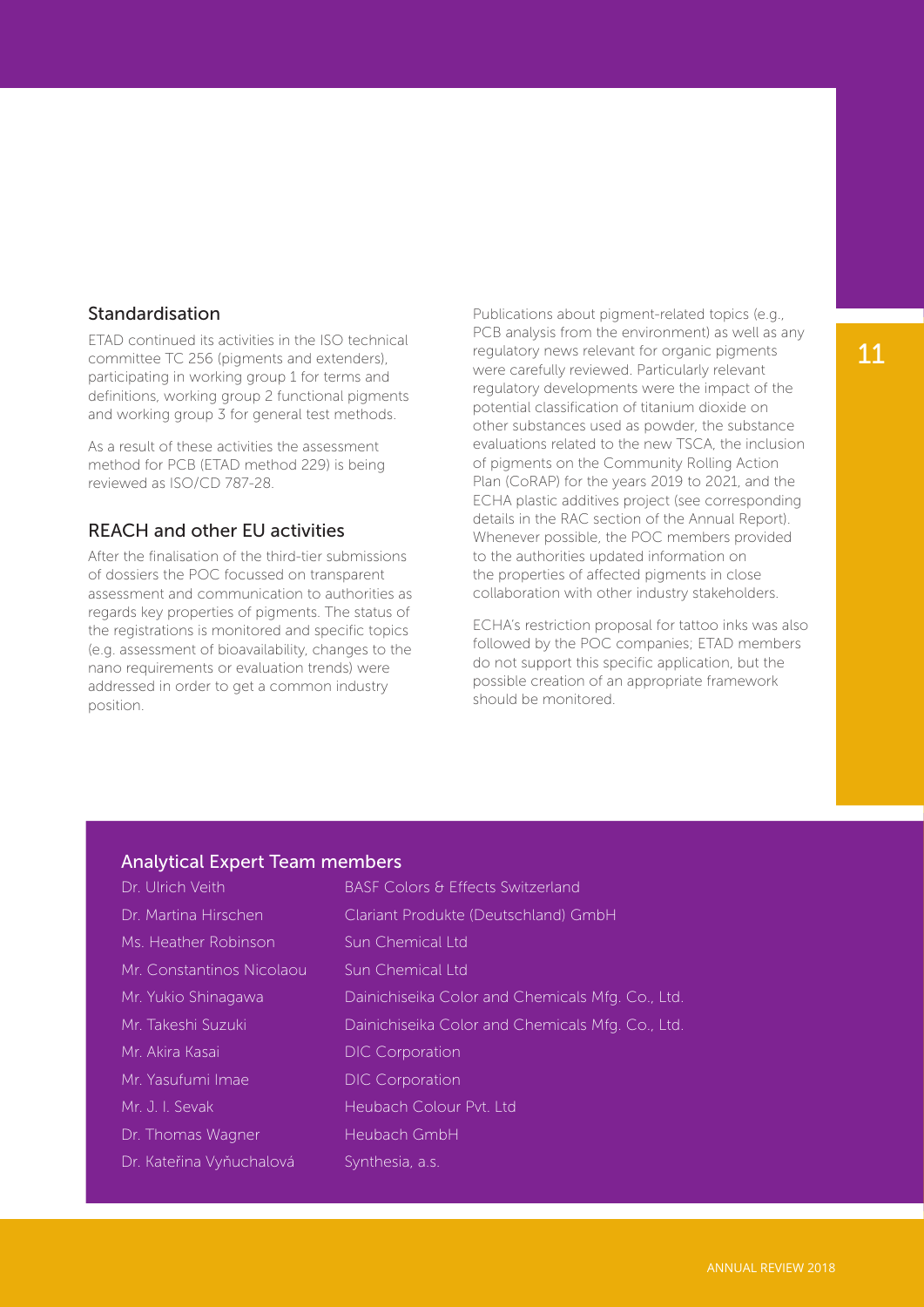# <span id="page-13-0"></span>Regulatory Affairs Committee (RAC)

The representatives of the six member companies of the RAC met three times in 2018 to exchange information about and interpret the impact of emerging and changing global or national legislation. The most relevant changes in regulations which affected colorants during the year are summarized below.

#### Europe regulatory updates

#### **CLP Regulation**

In 2018, the 11<sup>th</sup> and the 13<sup>th</sup> ATP came into force, while the 12<sup>th</sup> ATP is still in preparation.

The RAC examined all amendments in their draft and/or final form to check whether important chemicals in the colorant manufacture might be affected. Any relevant information was communicated to ETAD members.

End of 2018, the 14<sup>th</sup> draft ATP of the CLP was also released. The draft proposes that titanium dioxide should be classified as a carcinogenic class 2. It seems that the initial requirement from France to class titanium dioxide with carcinogenicity category 1B will be reduced to category 2. Even though the substance is not directly relevant for colorants, it is very important for some colorant applications.

Additionally, industry has to get ready for the communication with poison centers; the first deadline (January 1, 2020 for hazardous mixtures supplied to consumers) is approaching. A unique formula identifier (UFI) will be made available by electronic means and a format is given to fill in the required information of products, which will help create harmonized information throughout the EU.

#### **PIM**

In 2018, four additional new Amendments to Commission Regulation (EU) No 10/2011 on plastic were published:

- 9<sup>th</sup> Amendment 2018 / 79 / FC.
- $10$ <sup>th</sup> Amendment 2018 / 213 / FC;
- $\bullet$  11<sup>th</sup> Amendment 2018 / 831 / EC; and
- $\bullet$  12<sup>th</sup> Amendment 2019 / 37 / EC.

#### **Plastic Additives Inventory**

ECHA's project on a Plastic Additives Inventory started in 2017 as part of its Regulatory Strategy for the safe use of chemicals. ETAD companies cooperated with ECHA through Eurocolour to provide an adequate representation and a proper assessment of pigments in plastics. In December 2018, the results were communicated, and it was stated that pigments are now out of scope. They will, however, still be included in other assessment programs like, e.g., the CoRAP.

#### **EU printing ink regulation**

The discussion on the planned EU-wide printing ink regulation is ongoing and the important decision on the kind of control on substances used in the application is still pending. Proposed alternatives are:

- A completely new substance list, including only evaluated substances (the EFSA evaluation has been proposed but it is quite problematic);
- No list at all, but substances will be accepted on the basis of a risk assessment carried on by industry and audited by competent bodies.

### **Toys**

Part 7 of the standard EN 71 had to be implemented at national level by publication of an identical national standard or by endorsement by March 31, 2018. This was also the date by which conflicting national standards must be withdrawn. A still unresolved analytical problem is that, so far, by the very low limit for Chromium(VI) it is not possible to distinguish between this species and the Chromium(III) content in the same article.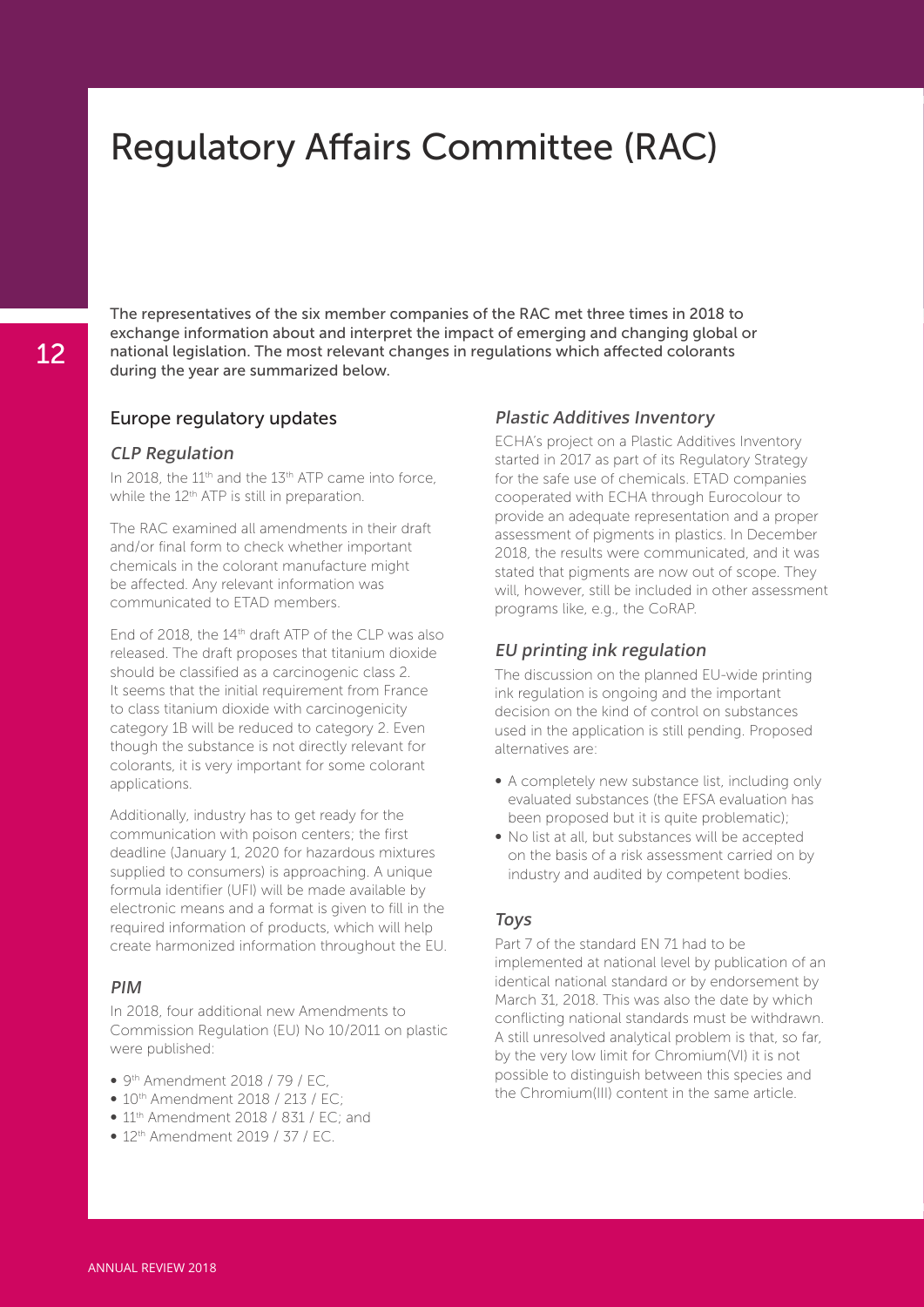#### **Nano**

With the regulation 2018/1881/EC nanoforms of substances were added to the REACH regulation 1907/2006/EC and therefore changes in the ANNEXES are I, III, VI, VII, VIII, IX, X, XI and XII are requested. It shall apply from January 1, 2020 and might affect organic pigments.

### REACH and REACH-like legislations

All existing relevant substances in the European Union were registered until end of May 2018; however, several post-REACH activities started. In particular, The REACH Compliance project, a joint effort between Germany's Federal Institute for Risk Assessment (BfR) and the Environment Agency (UBA), reported in October about the found rate of non-compliance for substances: Checks on more than 3,800 REACH dossiers found that 32% for substances at tonnage levels of 1,000 tons/ year and above were found to be non-compliant. From January 2019, ECHA will begin to send draft evaluation decisions to all the registrants of a noncompliant dossier.

In December 2018, ECHA also started the manual check of all new registrations where the registrant has chosen to opt out of a joint registration, to see whether they include a proper justification.

The topic of a regular update of the REACH dossiers was discussed during 2018 at ECHA; however, no specific/mandatory update schedule has been proposed yet. The RAC will keep following developments of this topic.

Ten organic pigments are part of the Community rolling action plan (CoRAP); pigments are also mentioned on the public activities coordination tool (PACT) list.

In Korea, manufacturers/ importers of the 510 identified priority existing chemicals (PECs) had to register before July 1, 2018 in case the tonnage of importation/ manufacturing exceeds 1 ton/year.

The next proposed registration deadline is 2021 for chemicals in the range of more than 1000 t/a and CMRs. On December 28, 2018, South Korea Ministry of Environment (MOE) released the final list of CMR substances, priority control substances and a list of substances exempted from registration.

Compared with the draft versions, the final lists are significantly amended. The number of substances in the CMR substance list is reduced from 544 to 364; the number of exempted substances is decreased to 44; and the number of priority control substances is reduced from 1195 to 672.

In Turkey, KKDIK came into force end of 2017 and requires pre-registration by end of 2020 and registration by end of 2023. The pre-registration builds on the previously submitted entries into the classification and labelling inventory under Turkey's SEA (CLP) legislation. These entries have been transferred into the pre-registration portal. Manufacturers and importers are advised to review their SEA submissions and align them with the KKDIK pre-registration requirements. Also, communication with suppliers should start to understand whether they intend to fulfil their registration obligations under KKDIK.

In the US, The Toxic Substances Control Act (TSCA), as amended by the Frank R. Lautenberg Chemical Safety for the 21st Century Act, requires EPA to designate chemical substances on the TSCA Chemical Substance Inventory as either "active" or "inactive" in U.S. commerce. To accomplish that, EPA finalized a rule requiring industry reporting of chemicals manufactured (including imported) or processed in the U.S. over the past 10 years, ending on June 21, 2016. This reporting will be used to identify which chemical substances on the TSCA Inventory are active in U.S. commerce and will help inform the prioritization of chemicals for risk evaluation. The reporting period for manufacturers (including importers) ended on February 7, 2018, and the reporting period for processors ended on October 5, 2018. Therefore, from now on the new inventory is valid.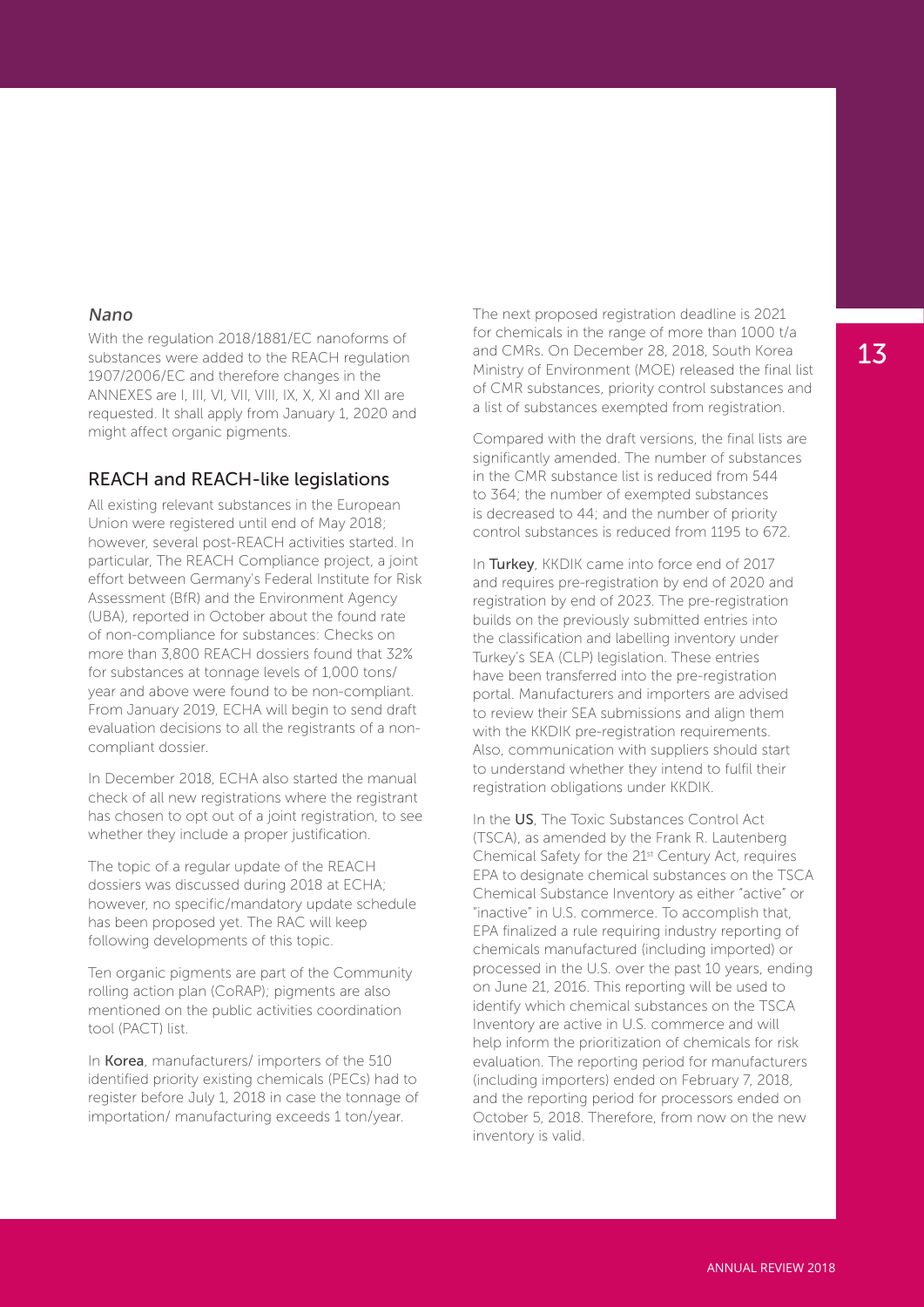### Asia

China's new national green product standard for coatings, released in December 2017, came into force from July 1, 2018, together with 12 other such standards that mainly cover construction materials. The standards aim to create a unified system for assessing green products.

Indonesia released the 5<sup>th</sup> draft for Halal Implementation Regulation. So far, no fixed deadline for the complete tiered implementation was given; only the first tier is expected to be introduced in October 2019.

Beginning of August 2018, Vietnam's department of chemicals, which comes under the Ministry of Industry and Trade (MOIT), launched a national chemical database system. The database, which contains 170,654 substances, will be used, among other things, to support administration of Vietnam's Law on Chemicals and to provide information on hazardous properties and the classification of chemicals for businesses and communities.

The database specifically lists substances regulated under the Law on Chemicals (Annex 1-5 under decree No 113/2017/ND-CP); and lists those in Vietnam's national inventory draft, released in March 2017.

The RAC is trying to collect first-hand information on the practical application of the Vietnamese legislation and inventory in Vietnam; ETAD member companies reported of difficulties in the import of their products in the country.

# GHS

In July 2018, the OECD made it mandatory for member countries, and those in the process of becoming so, to implement the UN's Globally Harmonized System of classification and labelling of chemicals (GHS).

Other relevant changes in 2018 were:

- In October 2018, China's State Administration of Market Supervision (SAMR) and its National Standardization Administration Committee (SAC) released a national standard (GB 36700); following the standard's release, all annexes for the fourth edition of GHS will be covered by Chinese national standards, which are direct Chinese translations of the English language GHS.
- A mandatory standard applying the UN Globally Harmonized System (GHS) for classification and labelling of chemicals in the country's workplaces has come into force in Mexico on October 9, 2018. The standard created the first mandatory GHS scheme in Mexico, a change from the current voluntary system.

# Update of the ETAD Guidance

Following ETAD's General Assembly 2018, RAC members started to work on the update of the ETAD Guidance, which will implement the amendments of the Code of Ethics as regards impurities in organic pigments. The amendments will in particularly affect the text of all existing recommendations on pigment-specific applications.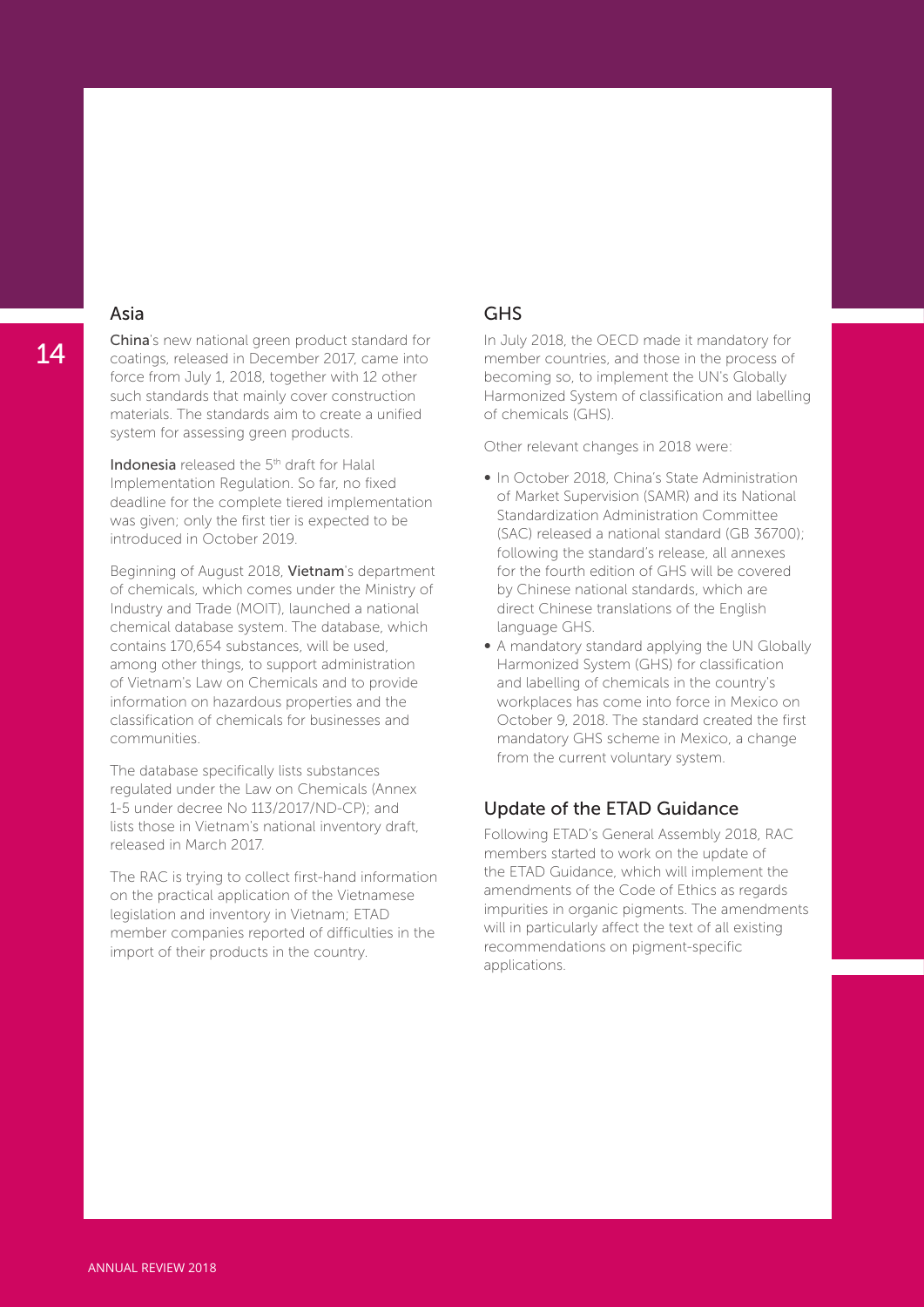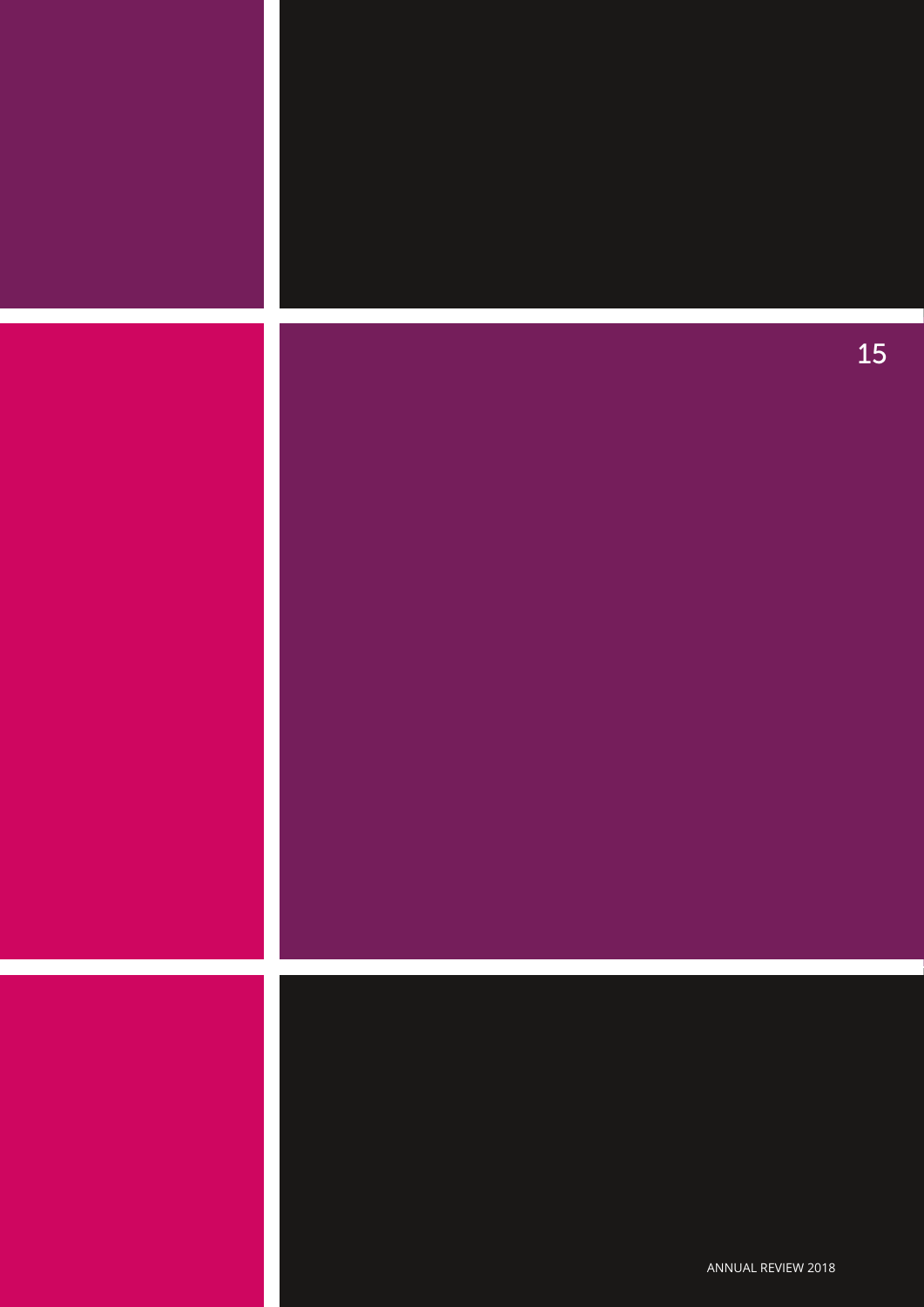# <span id="page-17-0"></span>ETAD North America (ETAD NA)

Representing the global dyes industry, ETAD NA is recognized by government agencies, industry groups and trade associations, customers, media, academic and research organizations, and the public as the authoritative voice of the industry in North America. In coordination with the ETAD headquarters office in Basel, ETAD NA serves the North American member companies by monitoring regulatory and industry developments, managing technical projects, facilitating networking opportunities, and disseminating information concerning the environmental, health and safety aspects of the North American dyes industry.

## ETAD NA's internal changes

During 2018, ETAD NA changed its internal structure, with P. Fois from the ETAD Basel Office replacing T. Helmes as Executive Director of the American committee. After a break in 2018, T. Helmes agreed to restart his collaboration with ETAD NA as a Senior Consultant. He will start in this new position in 2019.

## U.S. Toxic Substances Control Act (TSCA)

### **New chemicals**

The implementation of the TSCA slowed down activities on new chemicals, especially after the entering into force of the final rule on TSCA fees for PMN (October 1, 2018): Submission of a new substance might cost up to \$16,000. The actual costs will be considered in the case of manufacturer-requested risk evaluations, whereas the agency will charge \$1.35M for each agencyinitiated assessment, independently from the effective costs.

A process is now included for how the EPA will identify manufacturer subject to fees for a section 4 test rule or a section 6 risk evaluation. This includes publishing a preliminary list of companies – based on chemical data reporting (CDR) responses, among other sources – then taking public comment, self-identification, and/ or certification that a company is no longer manufacturing a substance, before publishing a final list defining who is obligated to pay.

The EPA also encourages manufacturers to build consortia; processors can join to share costs, even though mechanisms for cost sharing are not clear yet. ETAD NA will consider its participation to industry consortia for new chemicals assessment as provider of data collected from its companies.

The small businesses definition is also quite important for the effect of TSCA on the industry; small businesses will be determined using a standard modelled after one by the US Small Business Administration (SBA), which sets sizes on an industry-specific basis.

# **Existing chemicals**

In September 2018, EPA published a white paper on prioritization of existing chemicals under the Toxic Substances Control Act (TSCA) ("A Working Approach for Identifying Potential Candidate Chemicals for Prioritization"). The document laid out EPA's near-term approach for identifying potential chemicals for prioritization, the initial step in evaluating the safety of existing chemicals under TSCA. The document also included a longer-term risk-based approach for managing the larger TSCA chemical landscape which, according to the TSCA Inventory, is composed of more than 40,000 active chemicals. By December 22, 2019, the Agency must have at least 20 high-priority chemical substances undergoing risk evaluation. Additionally, by this date, at least 20 chemical substances must have been designated as low-priority substances.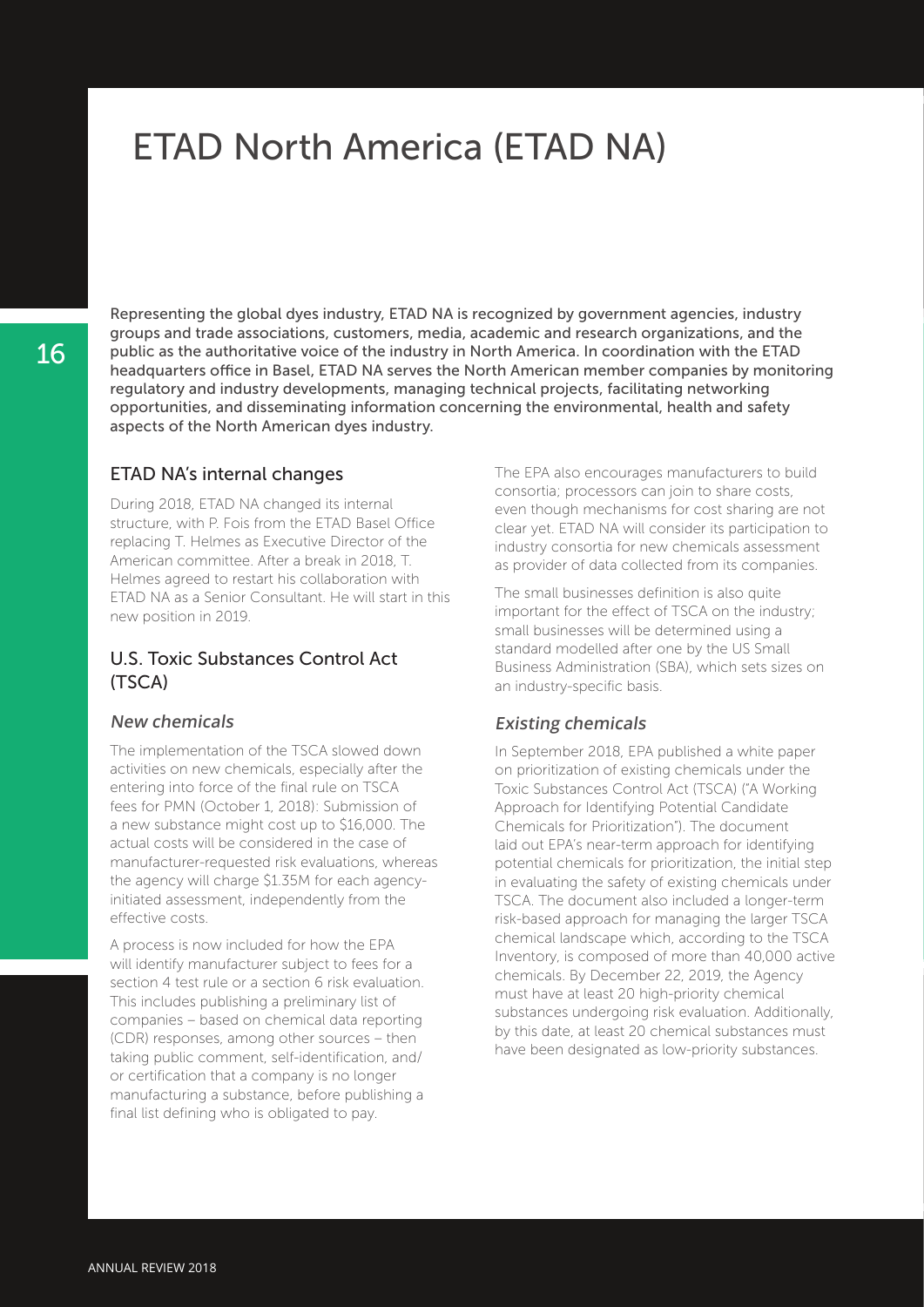EPA will open a docket on strategy for the longterm prioritization, which will be based on human hazard, ecological hazard and exposure; ETAD NA is following the discussion and checking whether it could supply data and/or provide comments.

As reported by the ETAD NA companies, there are ongoing processes on PMN which are, however, progressing quite slowly. Industry provided feedback and actual data to EPA, but it still looks like the authorities refers to models and default values; it is not clear how the provided information is going to be used to improve the substance assessment.

# California Safer Consumer Products Regulation

In May 2018, the Department of Toxic Substances Control published its "Three Year Priority Product Work Plan 2018-2020". DTSC selected seven product categories that align with the Work Plan goals and policy statements; five categories (Beauty, Personal Care, and Hygiene Products / Cleaning Products / Household, School, and Workplace Furnishing and Décor / Building Products and Materials Used in Construction and Renovation / Consumable Office, School, and Business Supplies) have been carried over from the 2015-2017 Work Plan, to which the two categories Food Packaging and Lead-Acid Batteries have been added.

Priority Products will be identified from the product categories after robust scientific review and information exchange with all stakeholders, including industry experts, government agencies, academic researchers, and nongovernmental organizations. Since all product categories but one might trigger dye-related actions, ETAD NA will wait for the designation of the priority Products Categories (expected for May 1, 2019) and, if necessary, contact DTSC to offer assistance.

# Regulatory developments in Canada

A specific topic of relevance for dyes during 2018 was the "Consultations on proposed Release Guidelines for the 26 azo disperse dyes with molar weights below 360 g/mol". The most important information for dye manufacturers was the decision of opting out of a P2 planning notice for Disperse Yellow 3, since its uses are likely to be phased out in the short term. Instead, all 26 dyes covered by the risk management action will be subjected to voluntary release guidelines for dye formulation and dyeing operations sites. As underlined by the Canadian authorities during the presentation of the proposal, the choice of using recommended guidelines is due to their easier implementation; if, however, future checks should reveal that the industry is not applying the guidelines voluntarily, the Government will develop them into a mandatory regulation.

The updated "Guidelines for the Notification and Testing of New Substances", which are expected to be published in March 2019, were discussed by ETAD NA. New information likely to be asked about chemicals is, e.g.,

- Nanomaterial status;
- Exposure collected about all life cycle;
- Risk management.

ETAD NA members will wait for the publication of the guidelines in March 2019 and comment in case substances of interest are affected.

Additionally, since the Chemical Management Program will end in 2020, consultation on a renewed approach to chemical management already started and will have to be followed.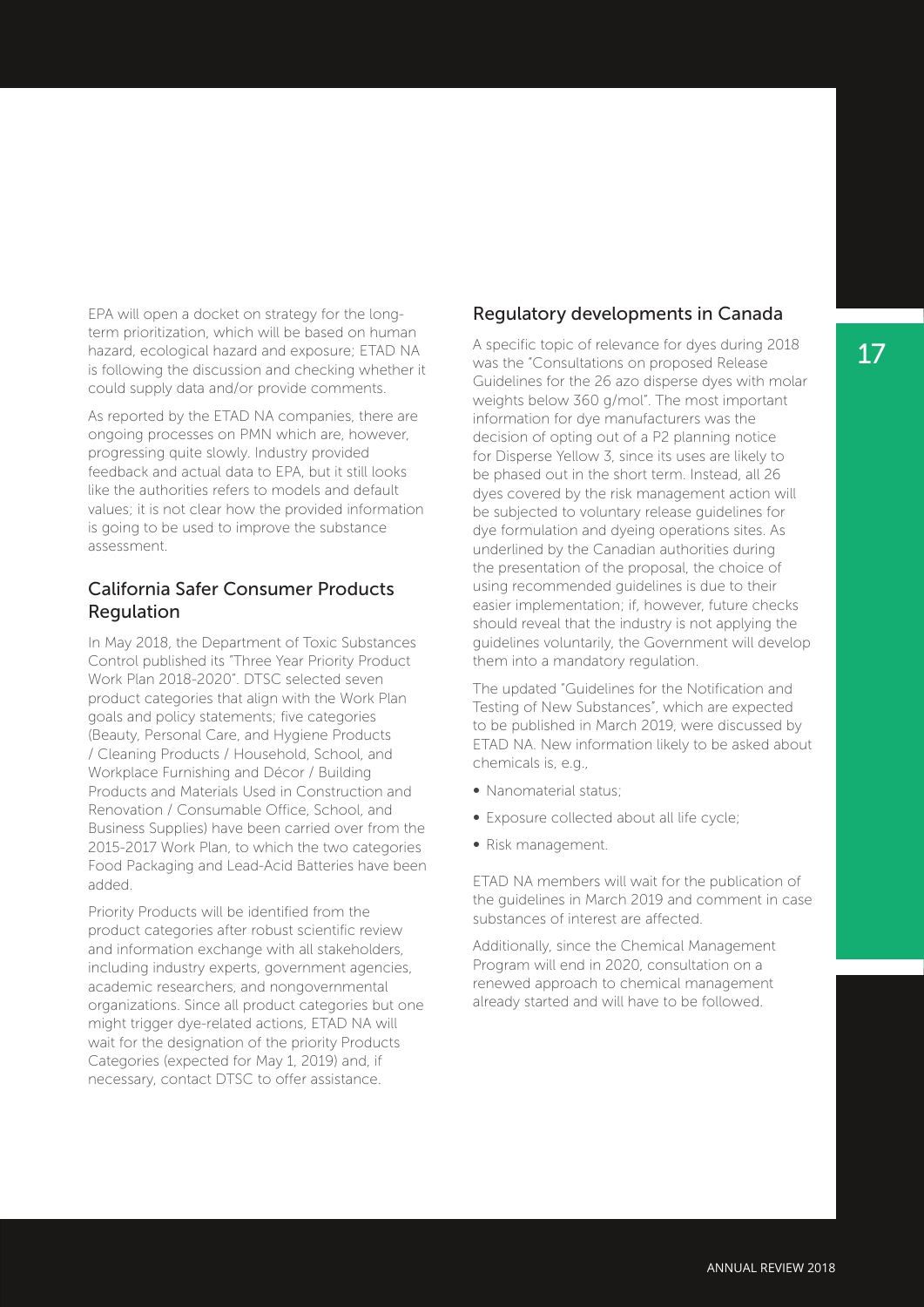### Sustainable Apparel Coalition

ETAD NA continued monitoring this group of leading apparel and footwear brands, retailers, manufacturers, NGOs, and the EPA, which are working together to reduce the environmental and social impact of apparel and footwear products sold around the world. The SAC also collaborates with the ZDHC group and, in particular, the Higg Facility Environmental Module (Higg FEM) became part of the references used by ZDHC companies to check their supply chain. This module can be used by manufacturers at any tier of the apparel, footwear, and textile industry supply chain and informs brands, retailers, and manufacturers about the environmental performance of their individual facilities, so they can make improvements that reduce negative impacts.

## Manufacturers Restricted Substances Lists (MRSLs)

ETAD NA supported the global ETAD efforts to collaborate with ZDHC in developing the MRSL and achieving recommended limits to impurities.

In a related development, representatives of some of the ETAD NA member companies attended the Fall Conference of VF Corporation. The conference was structured as a summit for chemical suppliers to help implement ChemIQ, the VF program for certifying the safety of products. ChemIQ entails four levels of certification: Red – banned, Yellow – acceptable but with concern, Green – preferred, and Orange – need for due diligence. VF plans to roll out this program with some of the big box retailers (e.g. Walmart) who sell their brands.

### Residual dyes in containers

On February 22, 2018 ETAD NA held a meeting with staff of EPA's Office of Pollution Prevention and Toxics (OPPT).

Joe DaSilva of DyStar (now retired) summarized the dyes industry concerns about the default value of 1% that EPA uses in its new chemicals program to estimate the concentrations of dye remaining in empty drums at textile plants; data collected by ETAD NA demonstrate actual residual concentrations well below EPA's default value.

EPA staff suggested that dye-specific data could be submitted with individual PMNs, along with supporting arguments explaining why the data would be relevant to the substance at issue.

EPA staff also agreed to provide a copy of the 1988 report by its contractor that forms the basis for its current default value. ETAD NA will now submit a draft summary report to EPA and ask for their comments.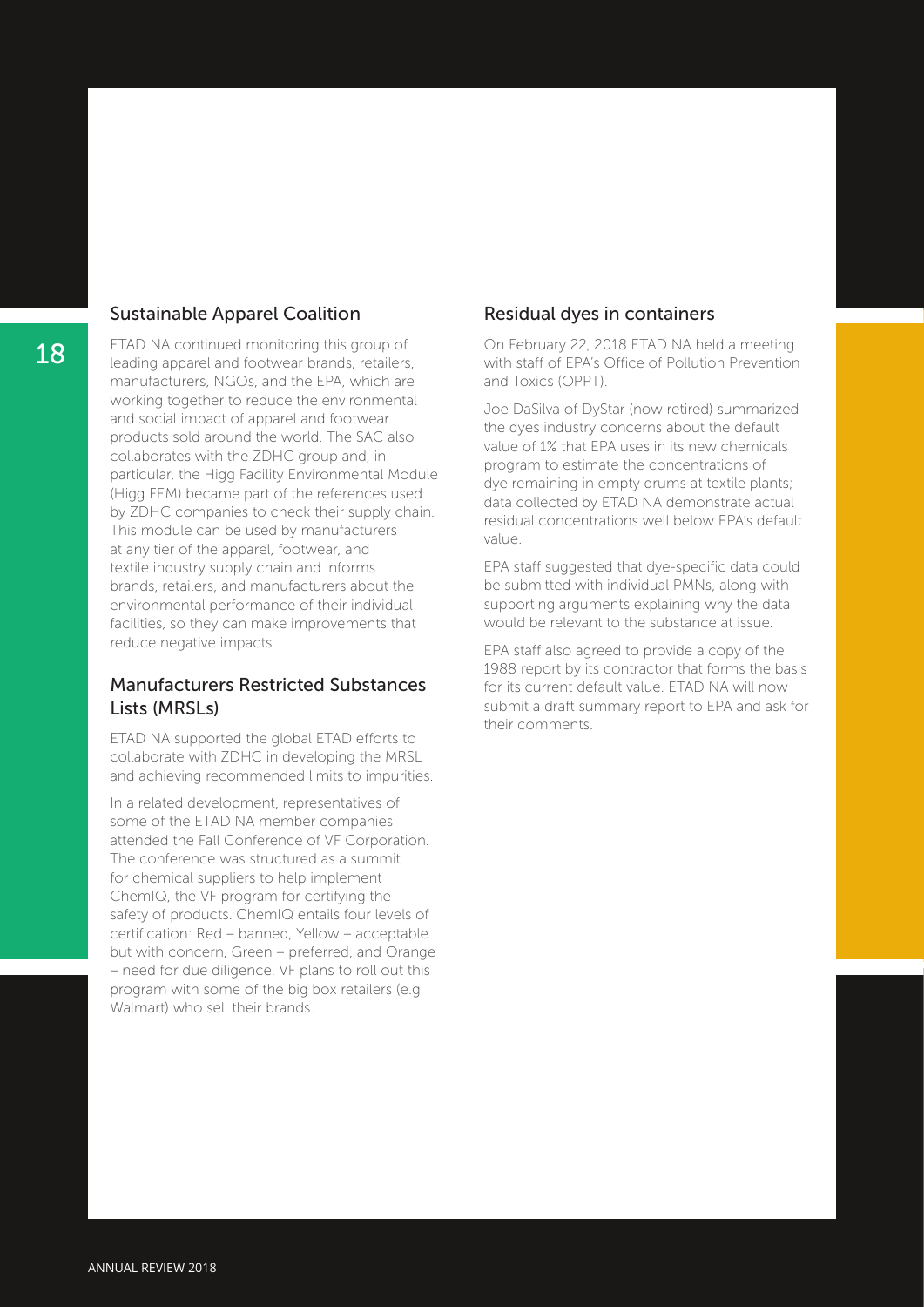# <span id="page-20-0"></span>Indian Operating Committee (IOC)

The colorant industry in India continued showing a strong growth, firstly due to the Gross Domestic Product growth of India and secondly to the China's developments on environmental issues. During the last year, many dyes and pigment manufacturers in China were forced to close down their facilities in order to improve their waste management procedures. This situation still continues to be serious with a few large companies being allowed to operate only at reduced capacities; for India this brought new business possibilities along with challenges to increase capacities as well as manage the increased level of waste generated.

With regard to product safety, government authorities are focusing on toxicology issues and regulatory norms. The IOC continued to actively collaborate with the authorities at different levels as well as build up the membership base with new companies wanting to join ETAD. Our nominated members supported the Bureau of Indian Standards (BIS) in revising of standards for various product categories:

- For food contact materials, BIS wanted to introduce in IS 9833 standard ICP-MS as test method for heavy metals. However, colorant manufacturers critisized that the required instrumentation is not widely available, and the IOC recommended to continue with the existing AAS. This issue will be discussed and finalized in the near future by BIS, and the IOC will participate in corresponding meetings.
- For dyes, the IOC is actively participating in BIS` Textiles Committee. The focus of this committee is to revise all BIS standards relating to dyes and their intermediates. One of the main projects is to propose new test methods to control raw materials and improvement of standards such that they are aligned with various voluntary standards for textiles like GOTS, ZDHC etc. This working group has participated in the revision of 108 standards. The new analytical methods described in these standards will be validated by a round robint test before submission to BIS.

IOC members have already completed 22 RRTs and submitted 25 standards drafts to BIS, which highly appreciated the committee's support.

The last IOC meeting was held on December 28, 2018 at the Gateway Hotel in Vadodara. It was chaired by Mr. Ravi Kapoor who welcomed all the participants and in particular the new participants from Meghmani Dyes and Huntsman. He emphasized that seeing the excellent attendance was quite encouraging for future activities of ETAD in India. The following presentations were held at this meeting:

- 1. ETAD Focus 2018 by Mr. J.I. Sevak on behalf of Dr. Walther Hofherr;
- 2.BIS Activities by Dr. Pankaj Desai;
- 3.EU Ink ordinance and specific migration limit by Dr. Rashmi Naidu;
- 4.GOTS Version 5 and revision 6 by Mr. Sumit Gupta (Dep. Director Standard development and Quality Assurance (GOTS)).

Mr. Kapoor urged the members to fully engage in ETAD activities both national and international and ensure that there is a continuous engagement and interaction between members. He also requested that members need to participate in all the committee meetings of ETAD and ensure that at least 2-3 members attend the General Assembly 2019 in Portugal. He was glad to see that, after a lack in actions in the past year, there has been a welcome revival and renewed activity from the IOC members.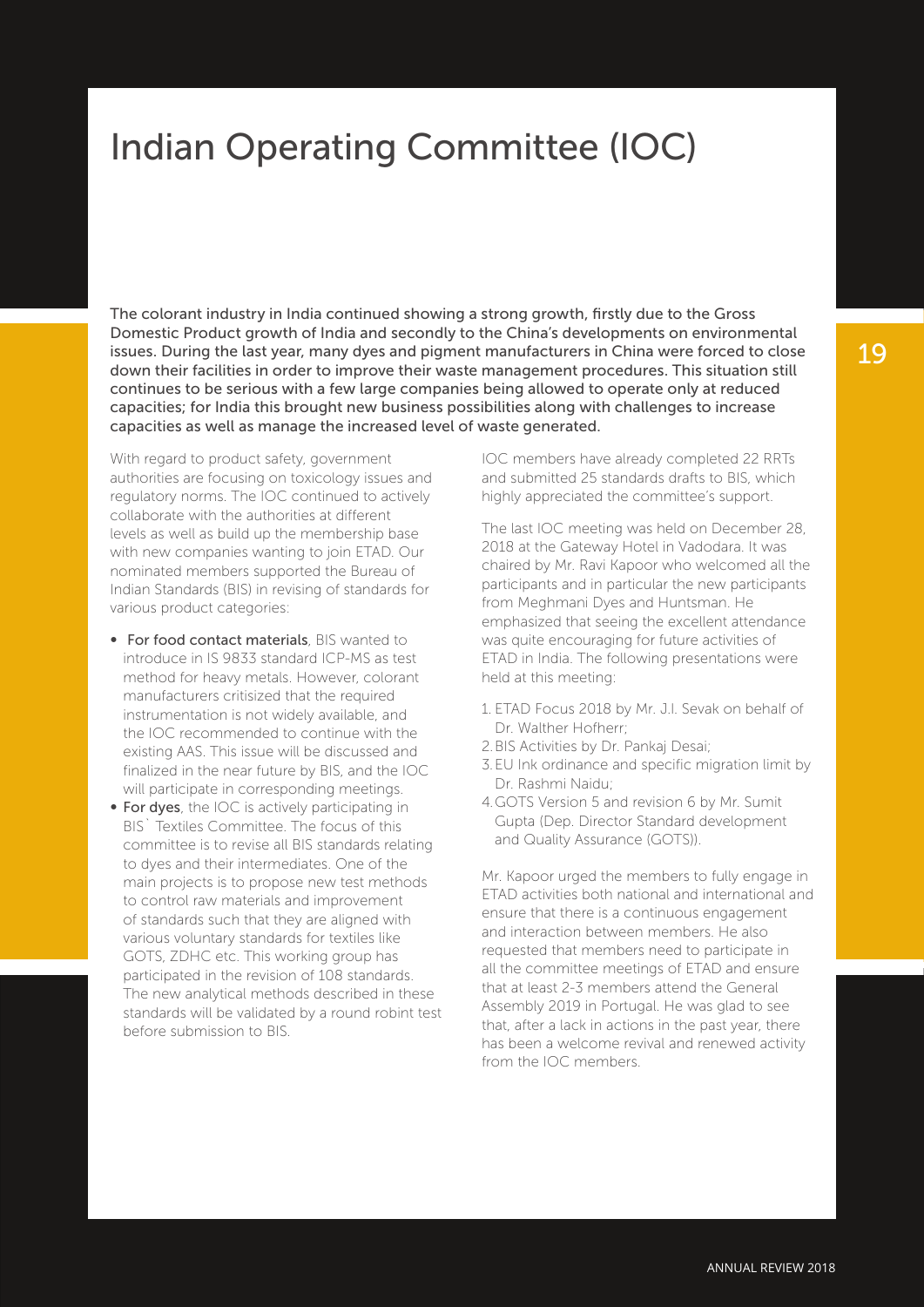# <span id="page-21-0"></span>Chinese Operating Committee (ChOC)

In 2018, ChOC's main activities included the involvement in CDIA's events, the evaluation of an appropriate analytical method for aniline compounds in wastewater, the monitoring of new regulation and the continuous effort for recruiting new ETAD members.

# Collaboration with other associations/ stakeholders

One of ChOC's main priorities is the fostering of the well-established relationship with the China Dyestuff Industry Association (CDIA). In April 2018, ETAD had the opportunity to be actively involved in a series of events organized by CDIA at the 100<sup>th</sup> year anniversary of China's colorant industry. ETAD had the honor to be one of the co-organizers of the events. G. Xie (Executive Director of ETAD China) gave a speech and held a presentation on the progress of colorant-specific regulations. Additionally, G. Xie attended the meeting of the Asian Dyestuff Industry Federation (ADIF), during which ETAD was also designated as an observer of the group's work. All of these activities helped ETAD to increase its exposure to the Chinese colorant industry and the visibility of ETAD among various organizations and authorities.

ChOC members are also quite interested in developing their relationship with downstream users. In this context, they looked for opportunity to establish contact with China's National Textile & Apparel Council (CNTAC) to understand its standards as well as to evaluate the feasibility of a cooperation with it. The ChOC is particularly following the parallel local activities of ZDHC and CNTAC: Although ZDHC is quite active in China, many Chinese brands do not strictly adhere to ZDHC's requirements, while CNTAC is said to be preparing for launching its own standards for chemicals and textiles, respectively. This indicates that CNTAC's influence on chemicals suppliers is increasing in importance. Therefore, ChOC members will try to participate in the CNTAC meeting scheduled for either in December 2018 or January 2019, in order to evaluate the brands exceptance of CNTAC standards.

In addition, the cooperation with relevant authorities is a main point on ChOC's agenda. As a first step, the ChOC will establish a relationship with MEE (Ministry of Ecology and Environment, successor of the former MEP (Ministry of Environment Protection)). To get in contact with MEE, the ChOC will take part in the "Environment Day" of MEE, scheduled for in June 2019.

In order to help ChOC members to better understand OEKO-TEX standard and its testing/ certification system, TESTEX (Shanghai) was invited to attend the 2nd ChOC meeting in October 2018. The representative from TESTEX gave a presentation on Oeko-Tex and informed the committee members that, among 17,000 certificates issued in Standard 100, the number of certified Chinese companies accounts for more than 20%. During the following discussion, some ChOC members reported their concerns about the difference between the OEKO-TEX standard 100 and the legal requirements for some chemicals in several countries: E.g., the limit values for chlorobenzene, chlorotoluene and chlorinated phenols are too stringent to be met for many products. A harmonization of RSLs/MRSLs with regulatory requirement is considered advisable.

### Regulations and standards

The ChOC decided to systematically monitor all emerging regulations and standards related to the colorant industry in China, to assure quick compliance of their products when new requirements come into force. The monitoring tasks were allocated to different ChOC members in the following four areas:

- A. Dyes;
- B. Org. pigments;
- C. Environment, health and product safety; and
- D. Chemicals registration.

These tasks will be integrated as a default item in the ChOC agenda in the future.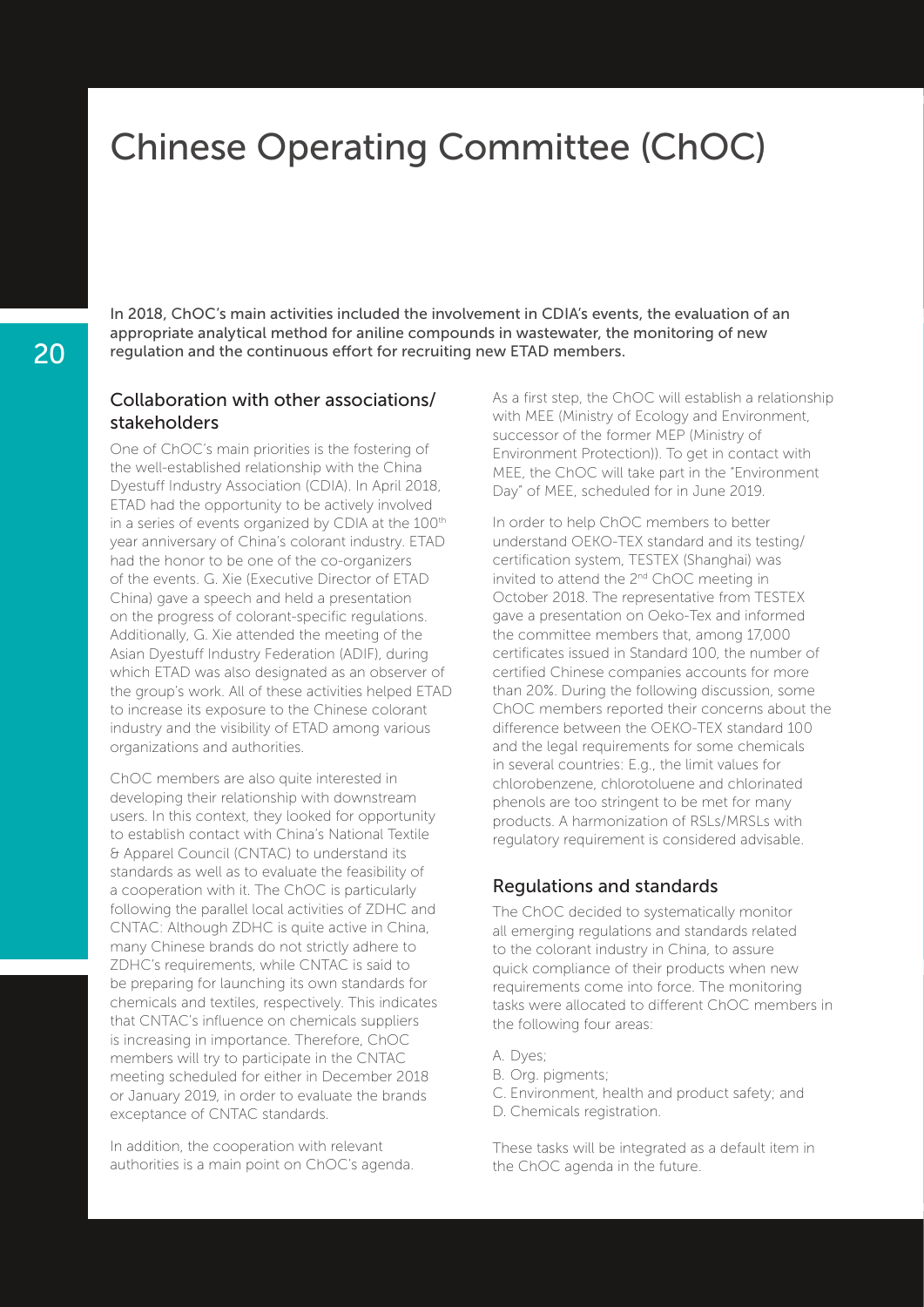As a first project, the ChOC reviewed possible updates on regulations and standards related to dye industry. In general, aquatic pollution due to dyes release is most severe in China, and consequently correspondent environmental protection regulations and standards are in the focus at the moment. Setting limits in regulations and standards for hazardous substances and their determination in dyes or textile products are also a continuous effort of the authorities and other stakeholders. In this regard, the following standards are of primary importance:

- GB 19601-2013 (Limit and determination of 23 harmful aromatic amines in dye products);
- GB/T 24101-2009 (Limit and determination of 4-aminoazobenzene in dye products);
- GB 20814-2014 (Limit and determination of the quantity of heavy-metal elements in dye products);
- GB 4287-2012 (Discharge standards of water pollutants of dyeing and finishing of textile industry);
- GB/T 35611-2017 (Green product assessment Textile products);
- GB 31701-2015 (Safety technical code for infants and children textile products);
- GB/T 25810-2010 (Dyes General rules for Logo - Tag - Packaging - Transportation storage of products);
- GB/T 20708-2006 (Limit and determination of parts of harmful substances in textile auxiliaries).

# Analytical method for aniline compounds in wastewater

The limit of aniline compounds in wastewater is set in GB 4287-2012 (Discharge standards of water pollutants for dyeing and finishing of textile industry) to "not detectable" with an LOD of 0.03 mg/L according to the analytical method GB/T 11889-89. However, this value can hardly be reached in practice, so the anilines limit values have temporarily been suspended by MEP in 2015, and the limit of 1 mg/L is still applicable so far. The test method is based on spectrophotometry for all aniline compounds capable of undergoing diazo-

coupling. The drawback of the method is that the accuracy and repeatability are an issue, and the standard is very stringent. At present, there is a method based on GC and analytes are the known banned aromatic amines. Considering that ETAD Method No. 212 based on HPLC can easily analyse PAAs in pigments, ChOC is going to discuss with CDIA whether an HPLC method as an alternative for aniline compounds in wastewater would be workable.

Another method, described in national standard HJ822-2017 (Water quality - Determination of aniline compounds – Gas chromatography mass spectrometry), is applicable for detection of 19 hazardous aniline compounds in wastewaters as well as other compounds. This is different from the method recommended in GB 4287-2012, and it is not used as a basis for the detection of aniline substances. Whether the method is workable in this area, eventually with some improvement, needs to be checked.

# Recruitment of new members

This is an important task for ChOC, whose strategy is based on increasing ETAD's visibility to the colorant industry and among the downstream user industry, as well as establishing and deeping relationship with important retailers. All these activities should show potential new members the practical benefits of joining the association, especially as regards the opportunity to participate in the development of regulations and standards affecting their products.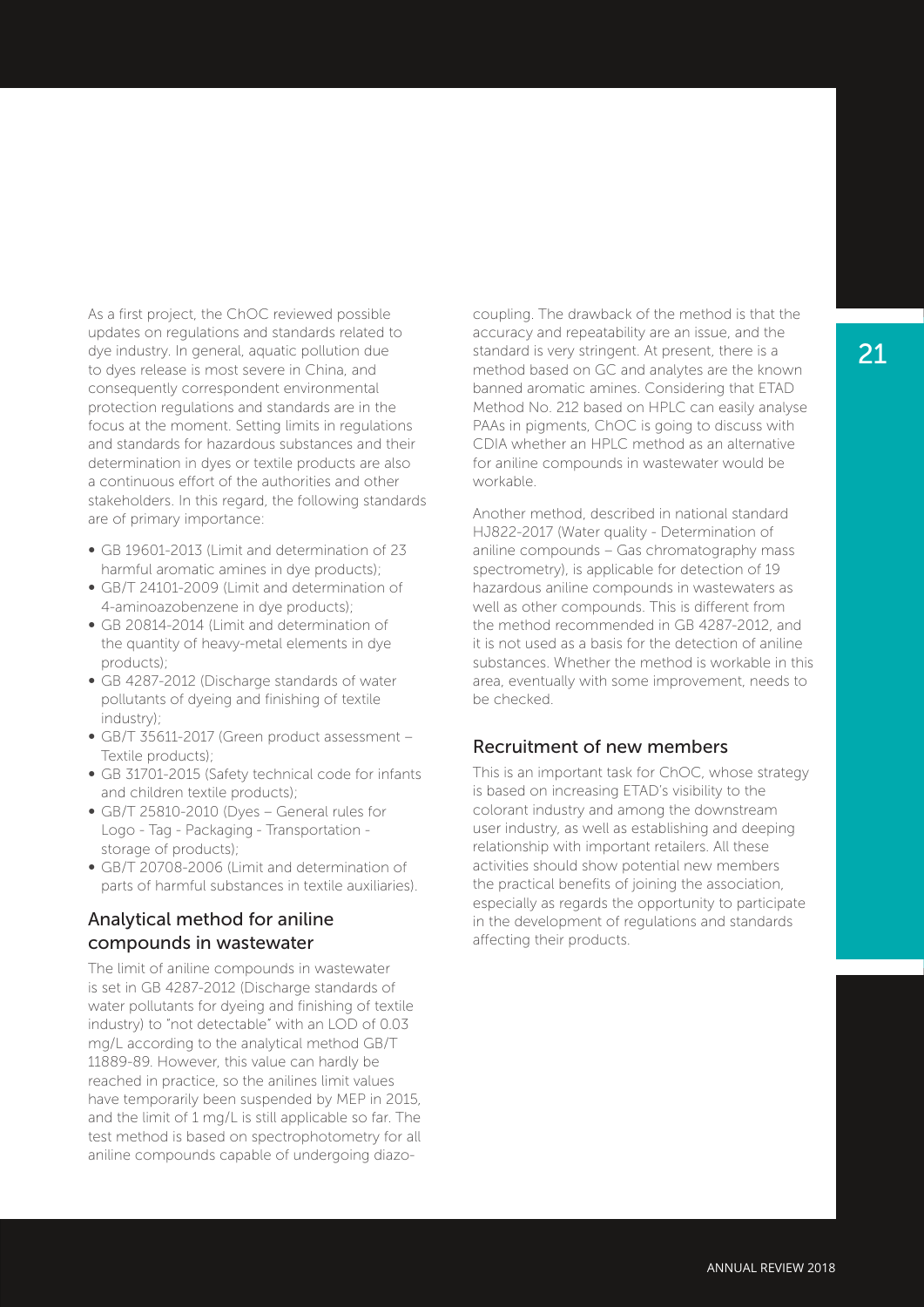# <span id="page-23-0"></span>Japanese Operating Committee (JOC)

The JOC, ETAD's Japanese Operating Committee, has been operating since its re-activation in 2010. This year four meetings were held, on one hand assessing the impact of the important topics discussed in the POC, on the other hand addressing upcoming new Japanese regulations related to dyes and pigments. In recent years, the joint meeting with ETAD's executive Director, Dr. Walther Hofherr, has become an annual event. In November 2018, Dr. Hofherr presented an overview of recent ETAD's activities regarding global regulatory issues for dyes and pigments to JDICA (Japan Dyestuff and Industrial Chemical Association).

# PCBs reporting scheme

By end of March 2018, the first annual report was successfully submitted by all JOC member companies according to the excellent guideline prepared by JOC & JDICA in 2017.

The guideline was also published on JDICA's web site, so that not only JDICA member companies but all interested M/I could refer to it. The METI even recommended referring to it on its official Q&A.

In a newest development of the PCBs monitoring, MoE intends to analyse the amount of PCB and HCB emitted in exhaust gas from some organic pigments manufacturing sites. Two JOC members companies will participate in this program.

# Amendment to the Chemical Substance Control Low (CSCL)

The Chemical Substances Control Law (CSCL) was amended twice during 2018. The first amendment concerns the low volume exemption system. Previously, authorities approved applications to manufacture/import unregistered chemicals not exceeding 1 ton (Small Volume Exemption) or 10 ton (Low Volume Notification). However, according to the new amendment, the authority will approve the applications until total environmental emission volume of each application reaches 1 ton (Small Volume Exemption) or 10 ton (Low Volume Notification). The environmental emission volume is calculated by multiplying the manufactured volume by an environmental emission factor, which is a

fixed value depending on the applications of the chemicals. As a result, the total amount of product to be approved by authority will increase, even if the nominal maximum volume for each applicant stays unchanged. The change might become an advantage when more than one company submits the application for the same chemical and the total amount exceeds the previous limit.

The second amendment is the control of highly toxic, but low volume environmental emission substances. Authorities will start to control these chemicals, and manufacturers or importers will have to inform their customers in case authorities categorize their chemical as a strong toxic substance.

# Amendment of the Food Sanitation Act

On June 13, 2018, Japanese authorities circulated a partial amendment to the Food Sanitation Act announcing that the country will transition to a positive list system for regulating food-contact materials (food equipment, containers and packaging) on April 1, 2020.

Positive lists will be introduced for:

- Synthetic resins and its additives;
- Thermosetting resins, start of listing will depend on the voluntary management of these substances by the hygienic plastic association;
- Products that combine synthetic resin together with other materials for coating or printing on the food contact surface;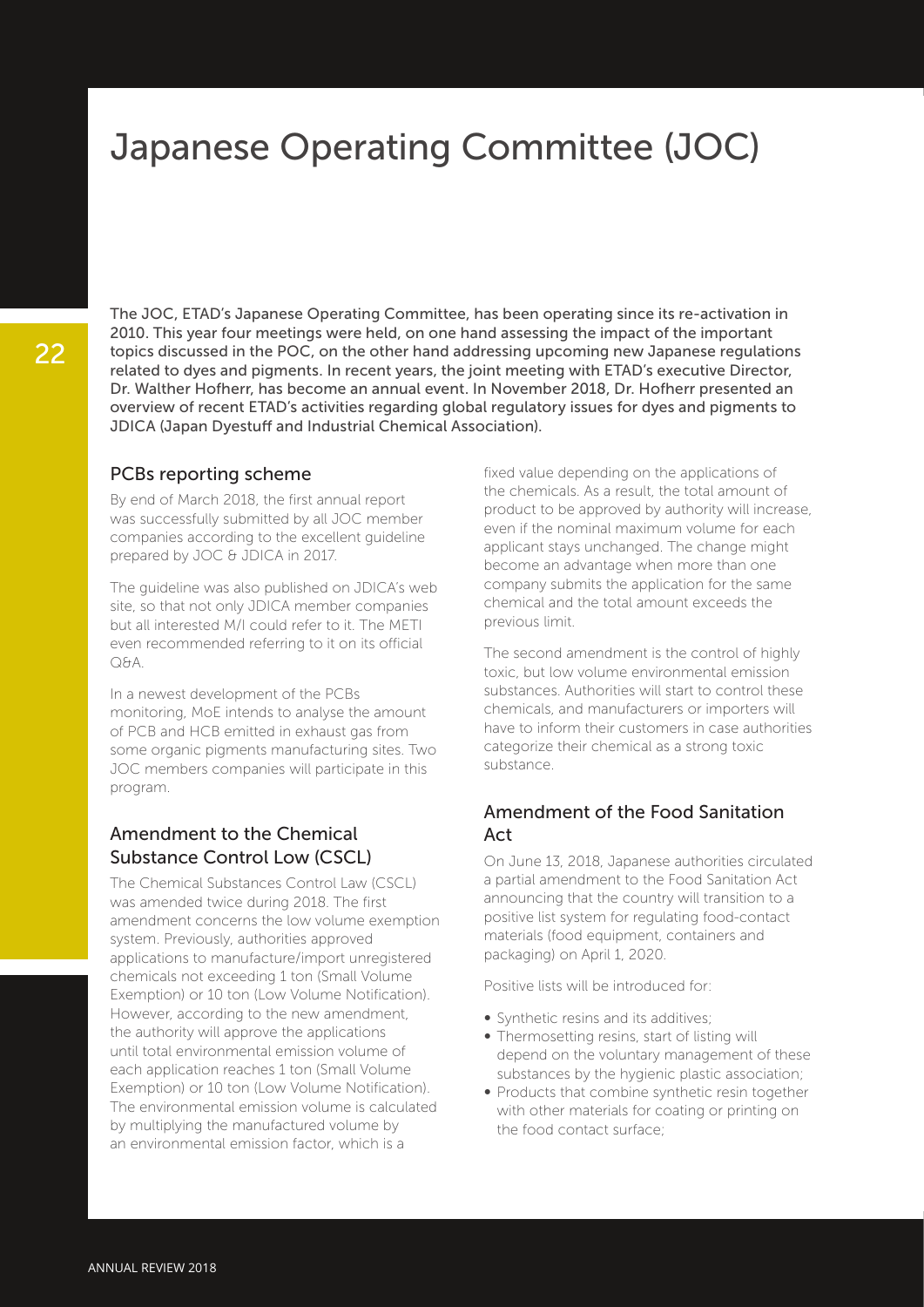• For materials other than synthetic resin such as metal, paper, printing ink, adhesive, etc. the necessity and priority are still in debate.

Colorants will not be listed since colorants additives will not be part of the list. That means colorants will still be controlled according to the current regulation system (Ministerial Notification No. 370).

# Participation in the refinement of ETAD Method 212

During 2018, the JOC has been following the development of ETAD Method 212. Since POC members decided to carry out a second round robin test on selected organic pigments, two JOC companies offered to participate in the test to extend the reference for reproducibility among ETAD companies.

# JOC activities plan for 2019

JOC is happy to announce that Heubach Japan will take the chair of JOC in 2019.

JOC will continue monitoring Japan-specific regulatory issues mentioned below in close collaboration with JDICA:

- PCBs;
- PAAs;
- Nanomaterials;
- FCM;
- Other legal revisions affecting colorants.

Especially the guidance documents for the revised CSCL will be reviewed.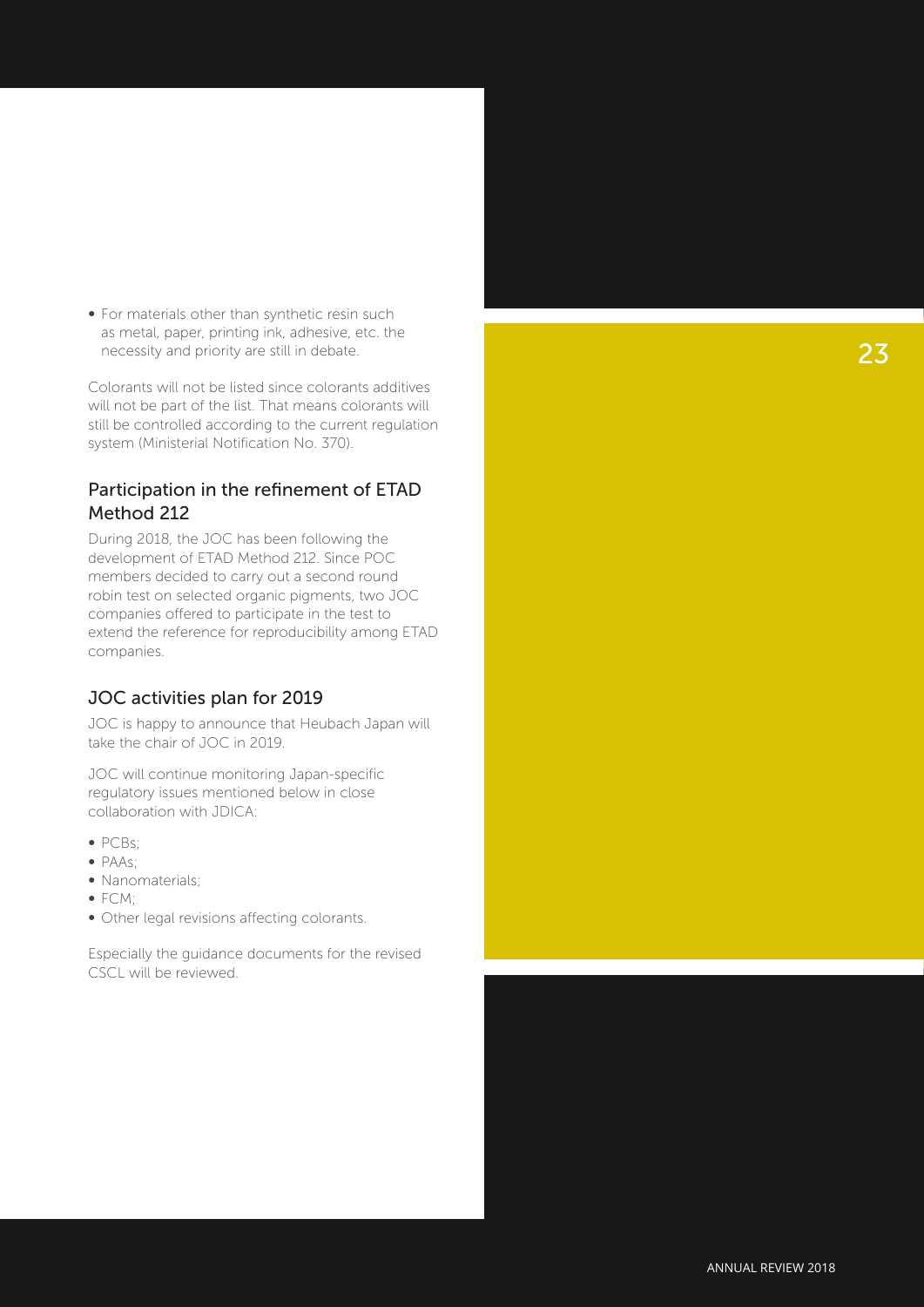# <span id="page-25-0"></span>Taiwan Operating Committee (TOC)

The TOC monitors worldwide chemical regulations that impact Taiwan's dyestuffs and pigments industries and works closely with the Taiwan Dyestuffs and Pigments Industrial Association and the ETAD office in Basel.

# ZDHC

The companies in the TOC keep following ZDHC developments and are continuously monitoring trace amounts of the restricted substances in their colourants; some of them are also directly active in ZDHC's internal task teams, where they support and contribute to ETAD's input to all colorantaffecting activities. The committee also follows the developments of ZDHC's Chemical Gateway and its impact on the local chemical and textile industry.

# Vietnamese update of draft National Chemicals Inventory

Vietnam's department of chemicals released an updated draft of the national chemical list. Dated August 1, 2018, the list contains 31,745 substances. The department of chemicals was receiving comments on the draft list until October 15, 2018, and TOC members submitted their nominations before this deadline. The TOC keeps following the development of Vietnam Chemicals Agency's updates and its effect on the import of colorants into Vietnam. TOC will share any new information with all other ETAD members through the Basel office.

# Taiwan Toxic and Chemical Substances Bureau

The Toxic and Chemical Substances Bureau (TCSB) is a governative office, approved by the Executive Yuan (executive branch of the ROC government in Taiwan) on December 28, 2016; main tasks of this bureau are to implement source control and audits of toxic and chemical substances, and to protect the health of the people of the nation. The TOC decided to work on the communication with the bureau and organized a joint visit of Dr. Hofherr and the TOC to TCSB in April 2018 to share ETAD's experiences regarding cooperation with EU Government, other countries and organizations.

# TDG (Transport of Dangerous Goods)

TOC members worked together on a specific issue affecting powder dyes. In Taiwan, powder dyes are usually classified as class 9 hazardous substances and encounter difficulties when they have to be transported (often being refused by the carrier). The TOC gathered data on hazardous chemicals in case these are to be transported as bulk cargo and arranged a meeting with the main carrier to discuss the operating procedure for transport of small dyes quantities. The TOC intends to create a platform for face to face communication with the carrier, in order to clarify the effective risk of the transported dyes and simplify the procedure.

# Taiwan chemical inventory of existing chemical substances

EPA updated the first batch of existing chemical substances from 122 down to 106 chemicals. The expected registration requirements are:

- Basic identification of the registrant and substances;
- Substances manufacture, use and exposure information;
- Hazards classification and labeling;
- Safe use information;
- Physical and chemical properties:
- Toxicological information;
- Ecotoxicological information;
- Hazard assessment;
- Exposure assessment.

# Taiwan Priority Management Chemicals

The 2nd CMR list published in December 2018, includes some colourants. For several of them, the reason of inclusion is not clear, since even the most recent REACH information does not support their CMR classification. The TOC is collecting toxicological information from ETAD Basel and member companies and will contact the authorities in 2019 to discuss in detail the data set used for the dyes inclusion.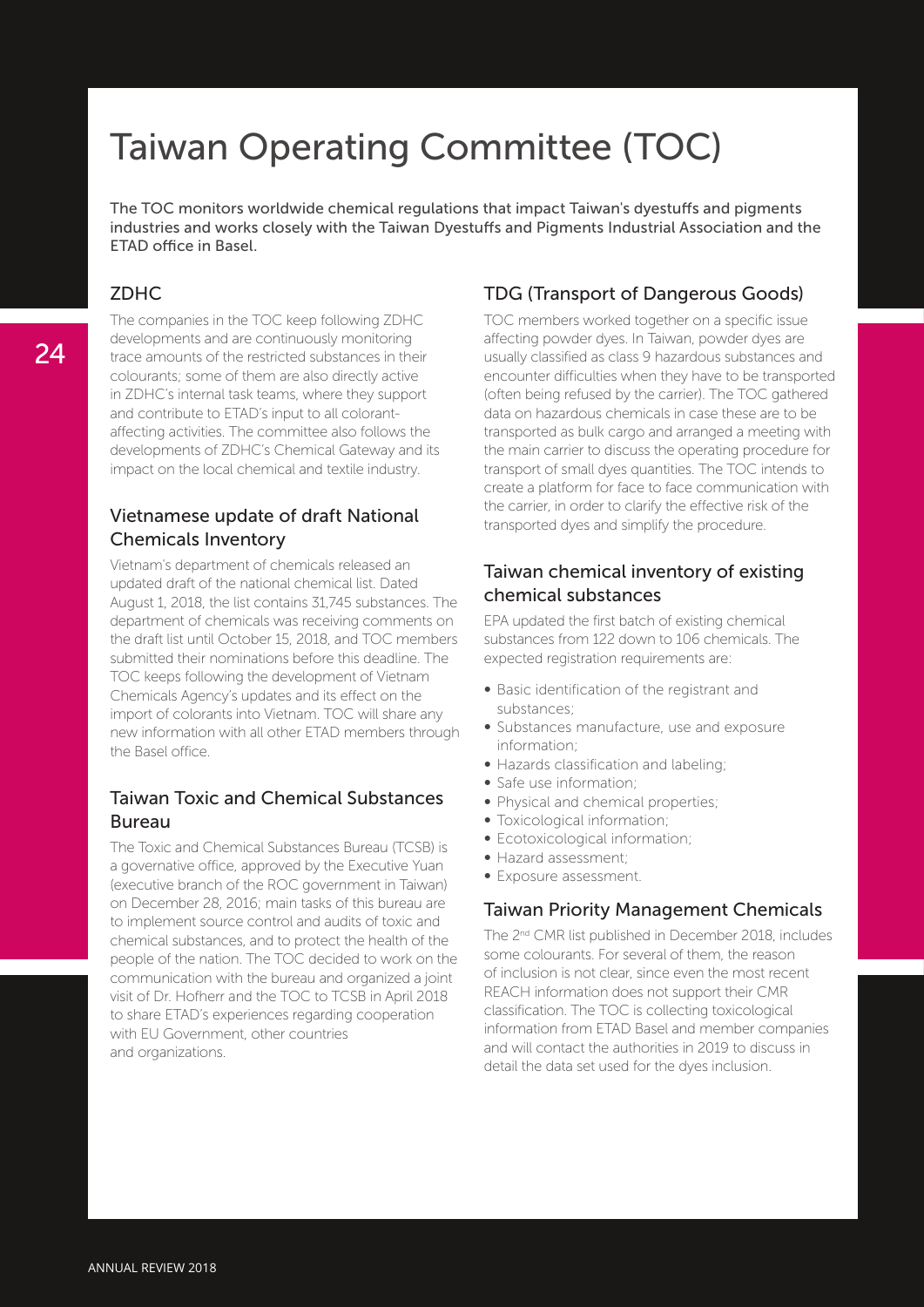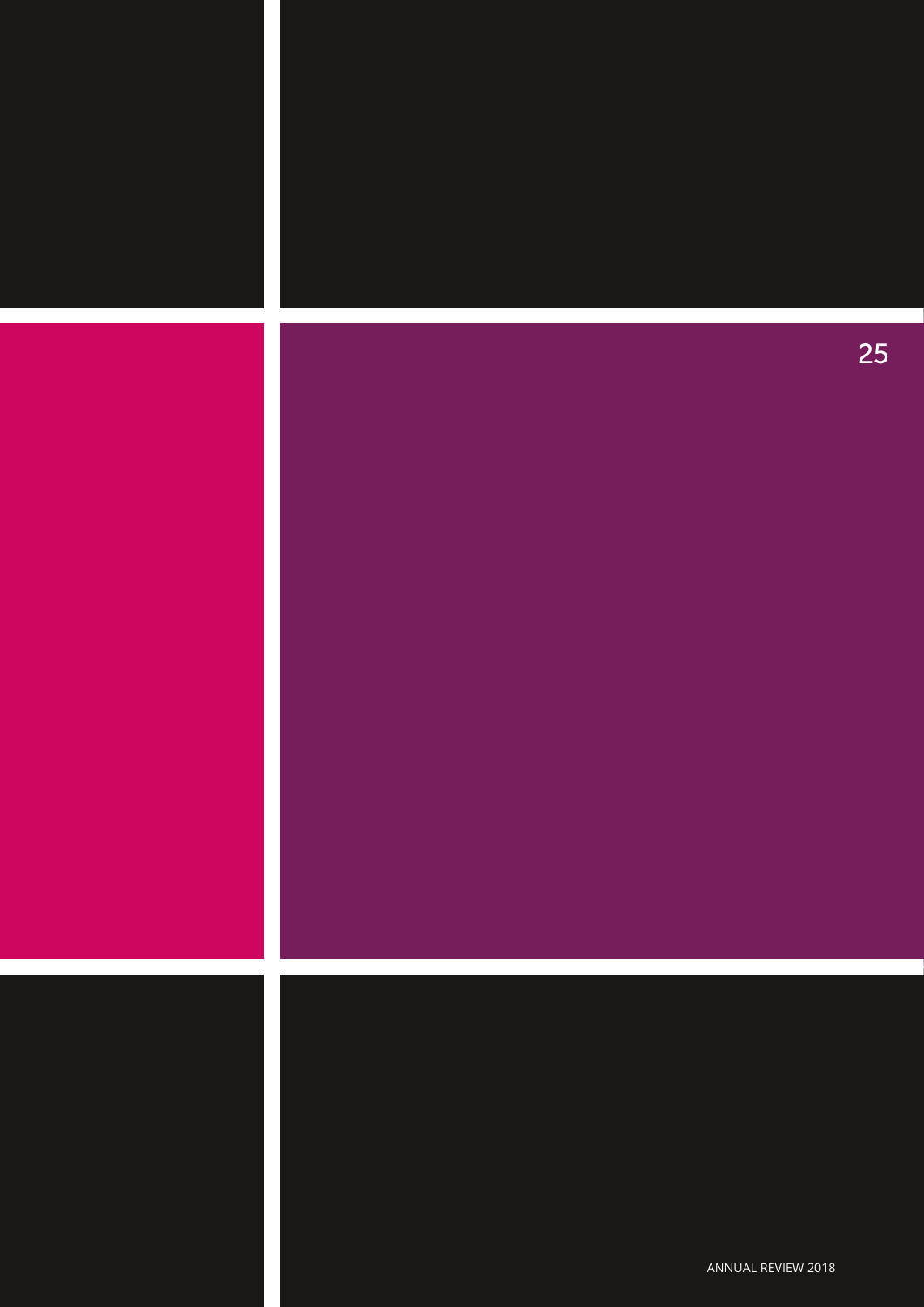# <span id="page-27-0"></span>Information and external activities

### Presentations and publications

Heavy metals in dyes: past, present and future Presentation at the AICTC meeting "REACH and sostenibilità", Mailand, March 2018.

#### Suddenly nanomaterials: the case of organic pigments

Presentation at Chemical Watch Global Business Summit, Amsterdam, March 2018.

#### Development of Regulations & Standards Related to Colorants in the Last Decade

Presentation at the Global Dyestuff Industry Seminar 2018, Shanghai, April 2018.

#### Has blue always been a colour? The evolution of the colours' role in our life

Presentation at ETAD's General Assembly 2018, Malta, May 2018.

ETAD's support for brands' screening tools Presentation at H&M, Stockolm, September 2018.

#### ETAD focus 2018 - Overview of activities on key issues

Presentation to JDICA, Tokyo, November 2018.

#### ETAD comments to the "Draft Screening Assessment Anthraquinones Group -Environment and Climate Change Canada / Health Canada - November 2018"

Comments submitted to the Canadian authorities, December 2018.

#### ETAD Highlights

Bi-monthly information leaflet for ETAD members.

#### ETAD's brochure

Overview on ETAD's structure, membership and current activities, regularly updated and distributed at external events.

#### **Other**

Interview on Netherlands' Safe Chemicals Innovation Agenda, January 2018.

Interview with Chemical Watch on the EU revision of the nanomaterial definition, February 2018.

### External activities

During 2018, ETAD continued or started its activities in different projects with external groups and associations. The most relevant collaborations included:

- Participation in the Zero Discharge of Hazardous Chemicals (ZDHC) group as representative of the colorant manufacturers;
- Co-organization of the 100<sup>th</sup> Anniversary of China Dyestuff Summary Commendation Celebration;
- Participation in ISO groups dealing with pigments standards;
- Study on residual dyes in containers with the US EPA;
- General input to the nano debate and corresponding national and international activities;
- Input to the EU Commission project on sensitisers in textiles;
- Participation in the Colour Index Pigments and Solvent Dyes Technical Board;
- Participation in the PIJITF (Packaging Ink Joint Industry Task Force) through Cefic FCA.

Further information on the most relevant topics can be found in the single committees' reports.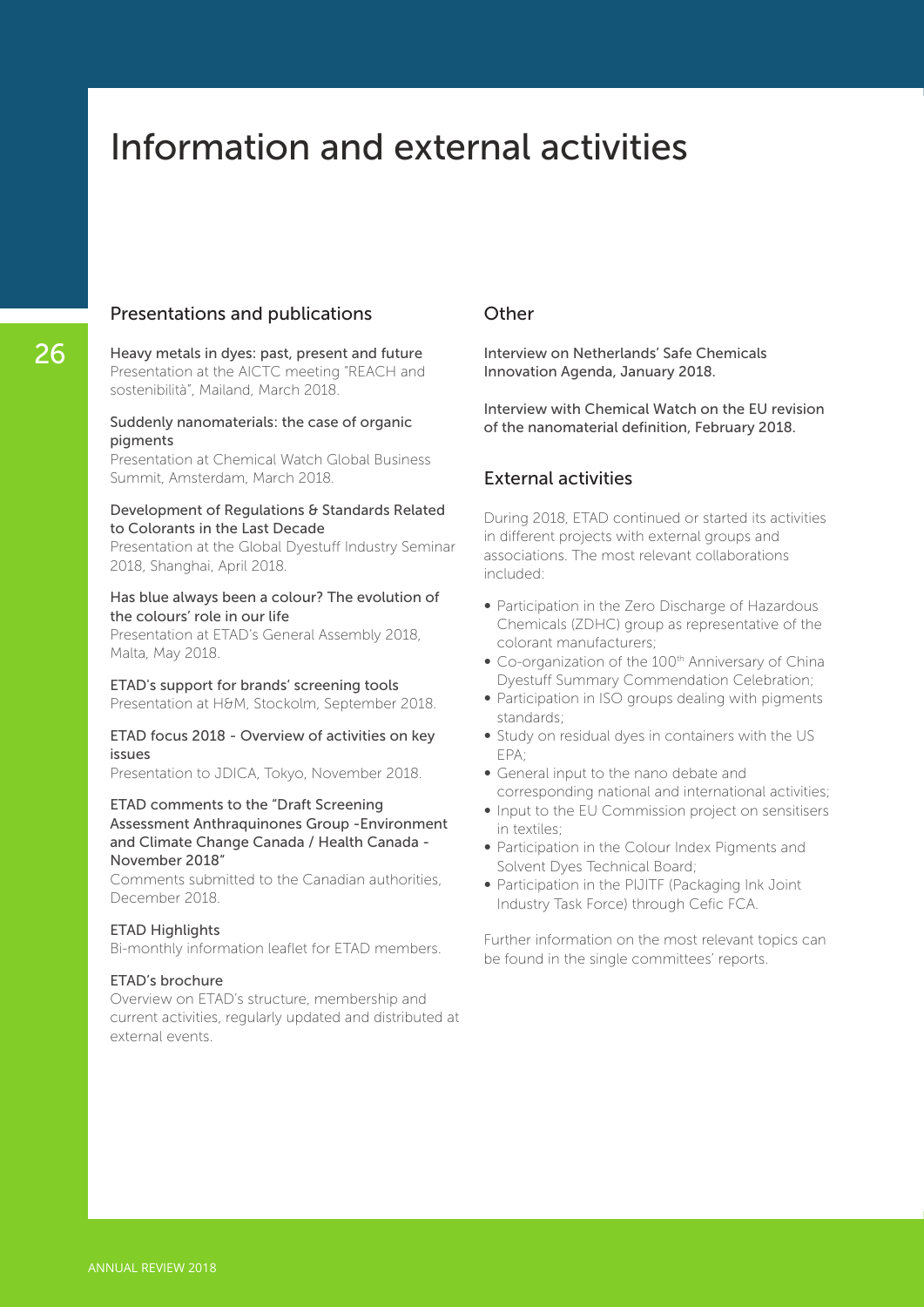<span id="page-28-0"></span>

27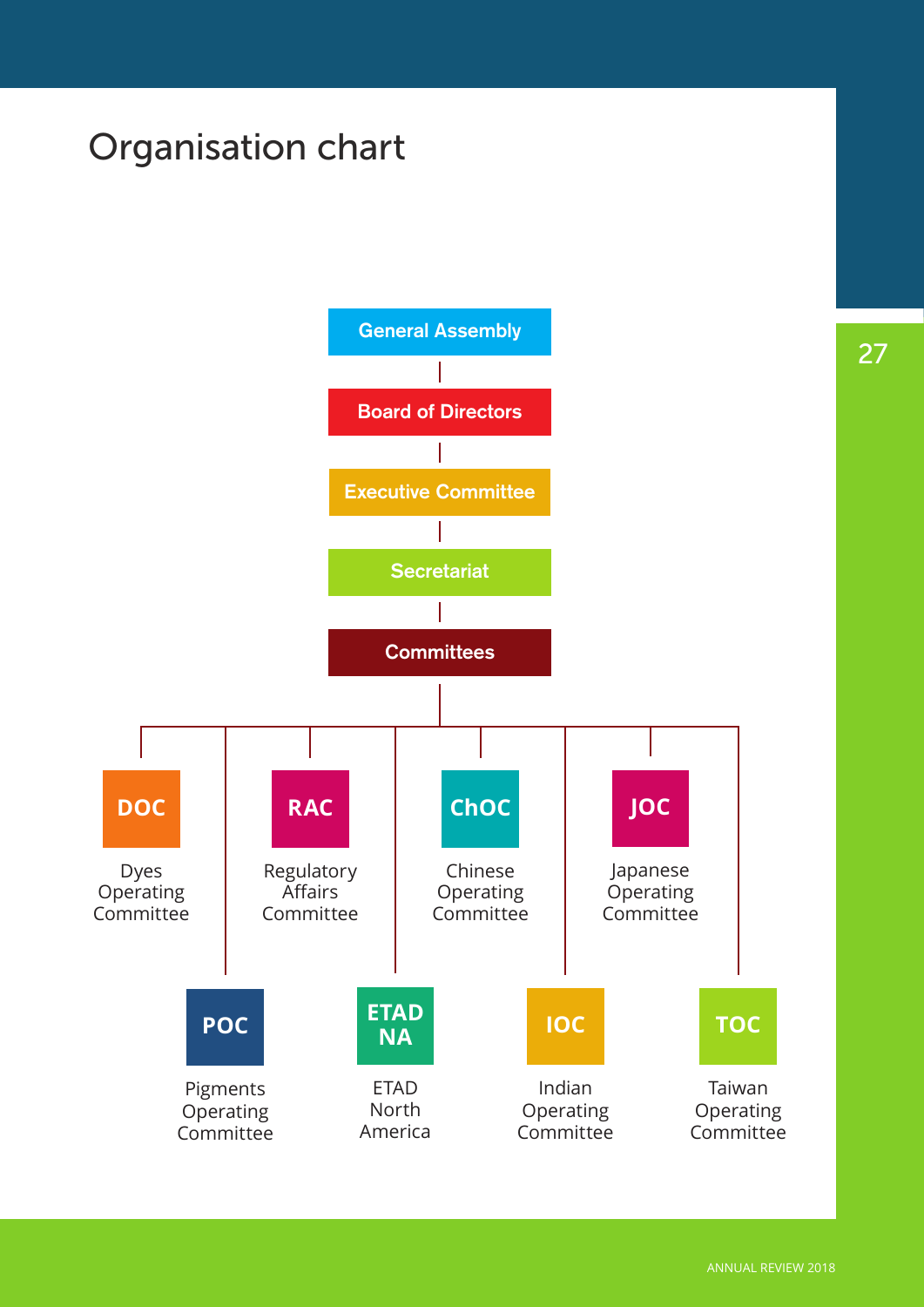# <span id="page-29-0"></span>Board\*

## **President**

Dr. Mehmet Şener Setaş Kimya Sanayi A. Ş.

### **Vice President**

Dr. Clemens Grund DyStar Colours Distribution GmbH

#### **Treasurer**

Mr. Georg Roentgen Huntsman Textile Effects

Dr. Stefan Ehrenberg CHT Switzerland AG

Mr. Ivan Grønning Sun Chemical A/S

Dr. Yoshitaka Koshiro Dainichiseika Color & Chemicals Mfg.

Ms. Carole Mislin Archroma Management GmbH

Mr. Jashvant Sevak Heubach Colour Pvt. Ltd. Dr. Ulrich Veith BASF Colors & Effects Switzerland

Dr. Rüdiger Walz Clariant Produkte (Deutschland) GmbH

# Committee members\*

# Dyes Operating **Committee**

Ms. Carole Mislin Archroma Management GmbH

Dr. Martin Schopferer Archroma Management GmbH

Dr. Elena Schramm CHT Switzerland AG

Dr. Christine Lorkowski DyStar Colours Distribution GmbH

Mr. Richard Lee European OGD Ltd.

Dr. Thomas Otten Huntsman Textile Effects

Mr. Mark Dohmen Archroma Management GmbH

Dr. Sibel Kılıç Setaş Kimya Sanayi A.Ş.

Dr. Mehmet Şener Setaş Kimya Sanayi A.Ş.

Ms. Kateřina Vyňuchalová Synthesia a.s.

# Regulatory Affairs Committee

Dr. José Juan Regaño Archroma Ibérica, S.L.U.

Dr. Friedrich-Wilhelm Raulfs BASF Colors & Effects GmbH

Dr. Helga van Wyk BASF Colors & Effects Schweiz AG

Dr. Erich Schultz DyStar Colours Distribution GmbH Dr. Detlev Wormsbächer Clariant Produkte (Deutschland) GmbH

Mr. Emmanuel Fauster Huntsman Textile Effects

Mr. Stuart Niven TFL Leather Technology Ltd.

# Pigments Operating **Committee**

Dr. Karin Beck BASF Colors & Effects GmbH

Dr. Ulrich Veith BASF Colors & Effects Switzerland

Mr. Josef Wieland CINIC CHEMICALS EUROPE Sàrl

Dr. Klaus Kund Clariant Produkte (Deutschland) GmbH

Mr. Susumu Isoda Dainichiseika Color & Chemicals Mfg. Co., Ltd.

Mr. Yorikatsu Otsuki Dainichiseika Color & Chemicals Mfg. Co., Ltd.

Mr. Kentaro Aida Dainichiseika Color & Chemicals Mfg. Co., Ltd.

Mr. Daniel Ymbernon Daicolorchem EU, S.A.

Mr. Kikuo Tsuchiya DIC Corporation

Mr. J. I. Sevak Heubach Colour Pvt. Ltd. Ms. Daniela Finkenauer Heubach GmbH

Mr. Ivan Grønning Sun Chemical A/S

Dr. Caroline Bradley Sun Chemical Ltd.

Ms. Marianne Peltier Sensient Cosmetic Technologies

Dr. Kateřina Vyňuchalová Synthesia, a.s.

Ms. Marine Ribert Toyo Ink Europe Speciality Chemicals

# Chinese Operating Committee

Ms. Xu Fang Archroma Chemicals (China) LTD

Mr. Liu Tiesheng Archroma Chemicals (China) LTD

Mr. Johnson Lu CINIC Chemicals Co. Ltd.

Mr. Max Zou CINIC Chemicals Co. Ltd.

Mr. Chen Yuewen Matex International Limited

Mr. Dro Tan Matex International Limited

Mr. Lu Xingao Hubei Color Root Technology Co., Ltd.

Dr. Crane Ji Huntsman Chemical China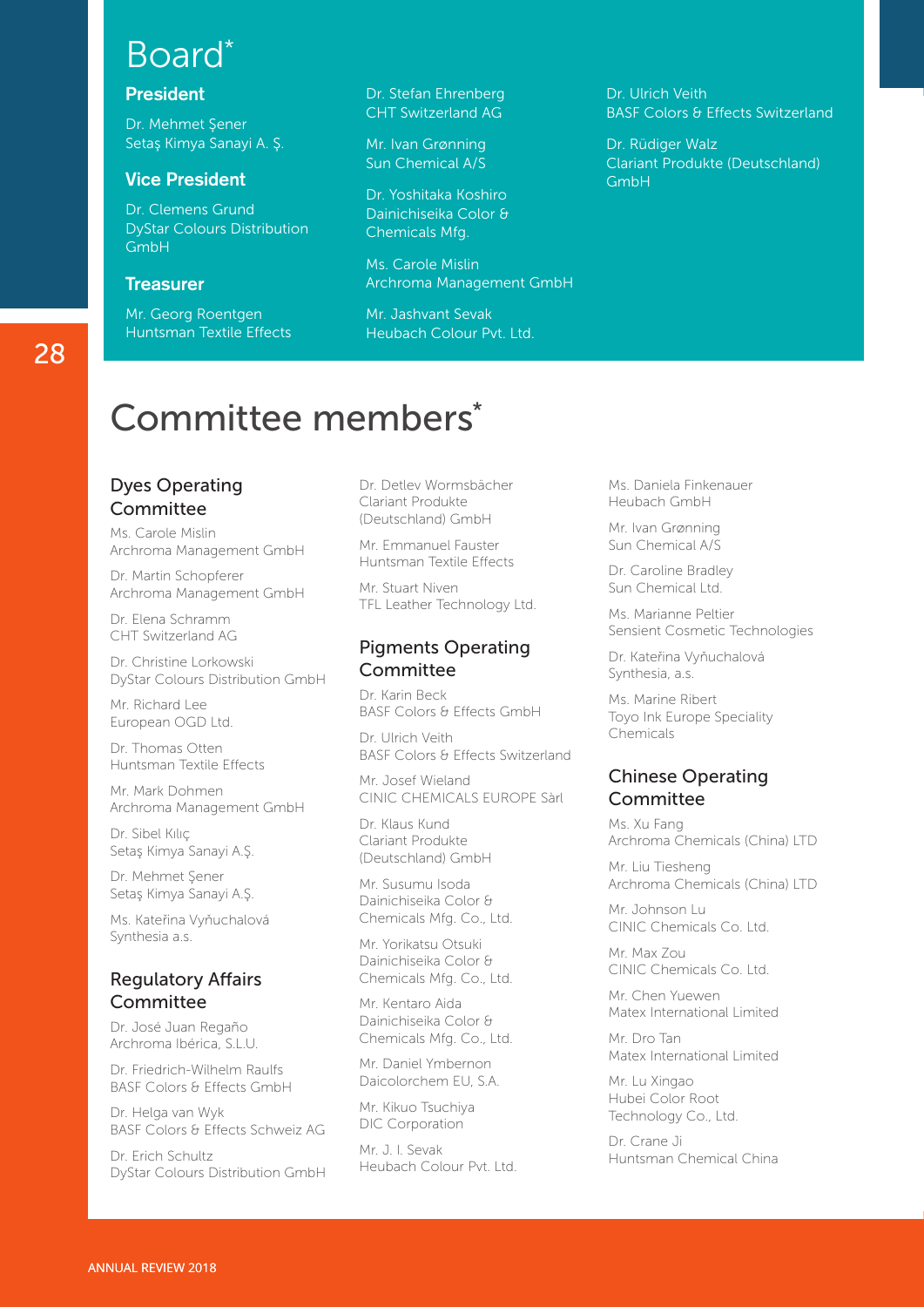Ms. Ang Li Huntsman Chemical China

Dr. Gong Guoliang Yorkshire Chemicals Ltd.

Mr. Wu Zheniin Yorkshire Chemicals Ltd.

#### ETAD North America

Ms. Johanna Diaz Archroma U.S.,Inc

Ms. Carole Mislin Archroma Management GmbH

Mr. Steve Camenisch BASF Corporation

Mr Mr. Dwight J. Pakan BASF Corporation

Mr. Pat Tilli Clariant (Canada) Corp.

Mr. Jeff Dixon DyStar LP

Mr. Chien-Ming Chen Everlight USA, Inc.

Ms. Lynne McCall Huntsman Corporation

Mr. Ms. Melissa Albritton Sensient Industrial Colors

Ms. Sue Ann McAvoy Sensient Colors Inc.

# Indian Operating Committee

Dr. Rajesh Rammurthy Archroma India Pvt Ltd

Dr. Mujeeb-ur Rahman Atul Ltd.

Dr. Sunil Deval Clariant Chemicals (India) Ltd.

Dr. Pankaj Desai Colourtex Industries Pvt. Ltd.

Dr. Siva Rama Kumar Pariti Dystar India Pvt. Ltd.

Mr. Ravi Kapoor Heubach Colour Pvt. Ltd.

Mr. P. S. Kulkarni Jay Chemical Industries Ltd.

Mr. Samir Mehta Meghmani Dyes Ltd

Mr. H. M. Thombare Sudarshan Chemicals India Ltd

# Japanese Operating Committee

Mr. Kazuhisa Iwasa BASF Colors & Effects Japan Ltd.

Mr. Tomohiro Chino Clariant Plastics & Coatings (Japan) K.K.

Mr. Kentaro Aida Dainichiseika Color & Chemicals Mfg. Co., Ltd.

Mr. Toshifumi Hori Dainichiseika Color & Chemicals Mfg. Co., Ltd.

Mr. Yorikatzu Otsuki Dainichiseika Color & Chemicals Mfg. Co., Ltd.

Mr. Susumu Isoda Dainichiseika Color & Chemicals Mfg. Co., Ltd.

Mr. Kikuo Tsuchiya DIC Corporation

Mr. Masashi Ui DIC Corporation

Mr. Yasumasa Matsumoto Heubach Japan K.K.

Mr. Wataru Miyabe Heubach Japan K.K.

Mr. Katsuhito Miura Toyocolor Co., Ltd.

Ms. Megumi Sekiguchi Toyocolor Co., Ltd.

# Taiwanese Operating Committee

Mr. Tong-Han Tsai Chroma Chemical Corp.

Mr. Chris Chen Everlight Chem. Industrial Corp.

Ms. Amy Huang Everlight Chem. Industrial Corp.

Ms. Hikari Chiu Oriental Giant Dyes & Chemical Ind. Corporation

Mr. C.D. Yang Oriental Giant Dyes & Chemical Ind. Corporation

Mr. Chin-Yu Huang T&T Industries Corporation

Mr. Ming-Yih Lin T&T Industries Corporation

\* These lists give membership as in March 2019

# ETAD Staff

#### **Basel and Washington staff**

Dr. Walther Hofherr ETAD Executive Director

Dr. Pierfrancesco Fois ETAD Deputy Executive Director / ETAD NA Executive Director

Ms. Heidi Geary Head of EHS Audit & Project Manager

Dr. Gecheng Xie ETAD China Executive Director

Dr. C. Tucker Helmes Senior Consultant for ETAD North America

### **Legal Counsel**

Dr. Hans-Rudolf Uebersax Legal Counsel of ETAD International

Mr. W. Richard Bidstrup Legal Counsel of ETAD North America Cleary, Gottlieb, Steen & Hamilton

#### **Trustee and accounting**

Mr. Reto Hubli Fidares Treuhand

Ms. Marianne Flückiger Fidares Treuhand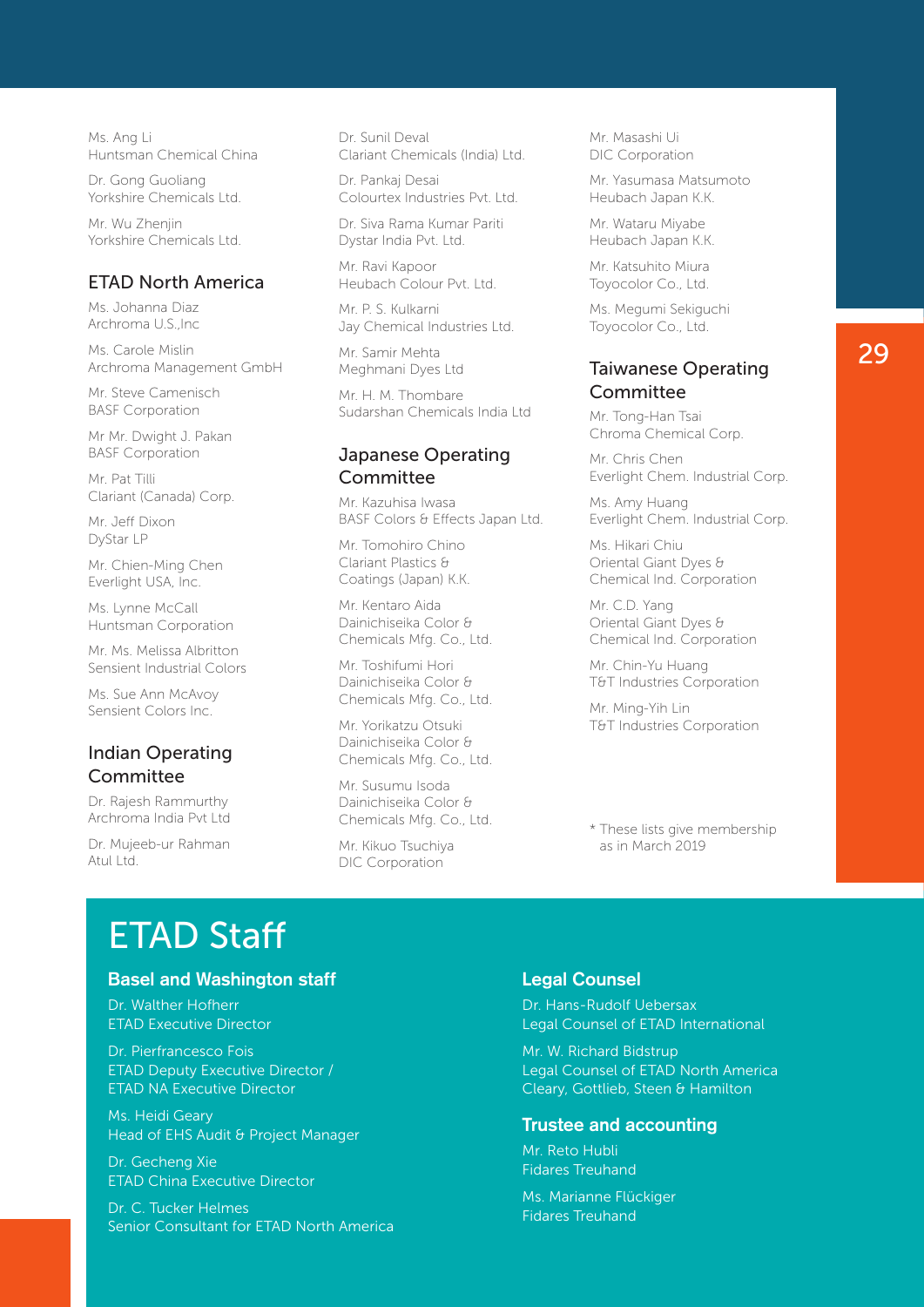# <span id="page-31-0"></span>Code of Ethics

### **Preamble**

The aim of ETAD is to minimize possible negative effects on health and the environment arising from manufacture and use of synthetic organic colorants and to ensure information on the best practicable protection is provided to the purchasers of these products.

To achieve this goal and to promote the image of a responsible and safety minded manufacturing industry, it is necessary that in all aspects related to human and environmental safety, members be encouraged to adhere worldwide to a high ethical standard.

Therefore, at the proposal of the Board, the General Assembly of ETAD approves this Code of Ethics as a key policy of the Association. All ETAD member companies are obliged to comply with this Code of Ethics.

#### 1. Principles of responsible care

ETAD members are committed to support a continuing effort to improve the industry's responsible management of synthetic organic colorants. Members shall develop, produce and distribute products in a responsible manner which protects human health and the environment from unacceptable risks during manufacture, transport, use and disposal. Specifically, members shall implement a responsible care program in which the member undertakes to manage its business in accordance with the following principles:

- To recognise and respond to any community concerns about synthetic organic colorants and its manufacturing operations;
- To produce only synthetic organic colorants that can be manufactured, transported, used and disposed of safely;
- To make health, safety, employee training, quality assurance and environmental considerations a priority in planning for all products and processes;
- To provide employees, distributors and customers information on the health or environmental effects of synthetic organic colorants and recommend appropriate protective measures to ensure their safe use, transportation and disposal;
- To operate all facilities in a manner that protects the environment and the health and safety of employees and the public;
- To promote research on the health, safety and environmental effects of its products, processes and waste materials;
- To cooperate with public authorities in establishing well-founded environmental, safety and health regulations; and

• To promote these principles of responsible care to others who produce, handle, use, transport or dispose of synthetic organic colorants.

The responsible care program shall fulfil, but not be limited to, the specific obligations described under paragraphs 2-5 below.

### 2. Product Safety Policy

It is the policy of ETAD members to take all reasonably practicable steps in order to ensure human and environmental safety in the use of the dyestuffs and organic pigments (synthetic organic colorants), manufactured or distributed by them. Members shall comply worldwide with all applicable laws and regulatory requirements dealing with the safety and the environmental impact of synthetic organic colorants.

ETAD recognizes that the legal requirements for hazard communication differ considerably in various regions where organic colorants are marketed. A primary objective of this Code of Ethics is to ensure that such differences do not deprive customers in countries with less stringent requirements of hazard information which is made available to their counterparts in countries with more comprehensive regulations. To achieve a common high standard of hazard communication ETAD members shall

- fully inform all customers about all known significant hazards;
- adopt policies to assure an equivalent level of hazard communication worldwide concerning their product.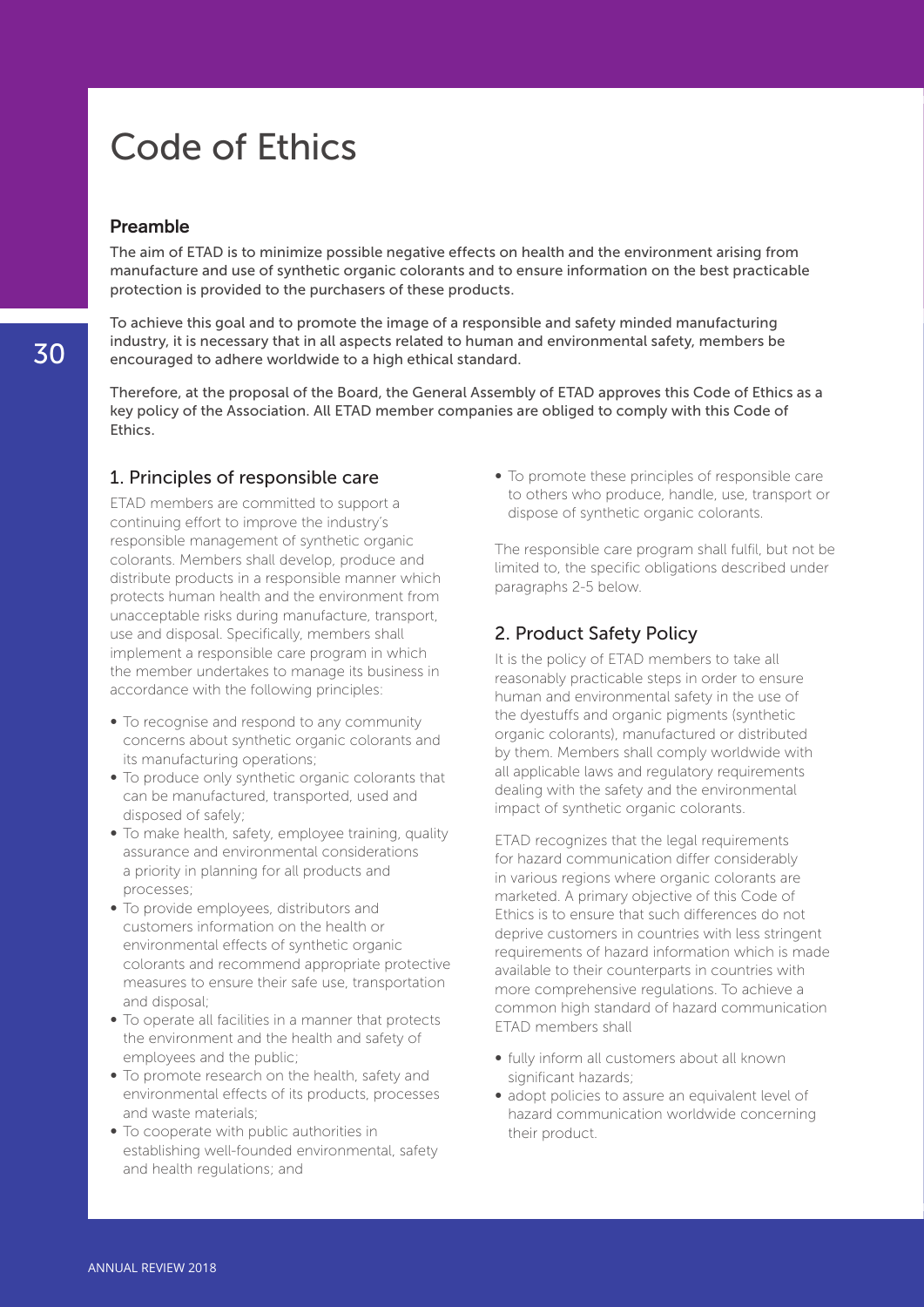# 3. Products Safety Information

#### 3.1. Safety Data Sheets

Member companies shall ensure that for each of the synthetic organic colorants on their selling range, there is a safety data sheet with appropriate information content and that it is supplied to all customers.

### 3.2. Labeling

The EU regulations provide an appropriate basis for classification and labeling of organic colorants.

Where the laws of the country the products are sold to, require more stringent or mandate different labelling, the members shall adhere to such required or mandated labelling. In countries with less stringent requirements the labelling shall be in accordance with the EU system or an equivalent consistent with the policy of achieving a uniformly high standard of hazard communication.

#### 3.3. Education and Awareness Programs

ETAD members shall endeavour to inform customers of the safe handling procedures best suited to the products involved.

# 4. Cessation of manufacture and sale of certain dyes

The manufacture and sale of dyes, which:

- are identified as particularly hazardous by regulation or classification by expert bodies; or
- contain certain hazardous impurities above specific limits.

is incompatible with ETAD membership. These dyes are specified in Annexes A and B.

The manufacture and sale of organic pigments, which contain certain hazardous impurities above specific limits, is incompatible with ETAD membership. These pigments are specified in Annex C.

# 5. UN Global Compact

Member companies shall also embrace, support and enact, within their sphere of influence, core values in the areas of human rights, labour standards, the environment and anti-corruption, as laid down in the UN Global Compact. Members have to register as a member of the UN Global Compact, or issuing an own binding Code of Conduct, embracing as a minimum the standards and values of the UN Global Compact.

# 6. Compliance

Member companies shall comply with the Code of Ethics and shall make every effort to ensure that their subsidiaries do so.

## **Annex A**

Dyes or preparations of dyes used in textile and leather articles, which may come into direct and prolonged contact with the human skin or oral cavity.

These dyes:

- contain, or release by reductive cleavage of azo bonds to any of the specified amines\* ;
- contain any of the specified organic impurities\*;
- contain any of the specified trace metals\* .

# **Annex B**

Individual Dyestuffs\*

# **Annex C**

Organic pigments or preparations used in toys, food contact materials as well as textile and leather articles which may come into direct and prolonged contact with the human skin or oral cavity.

These pigments contain any of the specified trace metals\* .

\* The corresponding amines, trace metals, other organic impurities and dyes are listed with the applicable limit values in "Guidance to ETAD Member Companies on the Implementation of the Code of Ethics", which is regularly updated to the current state of scientific knowledge.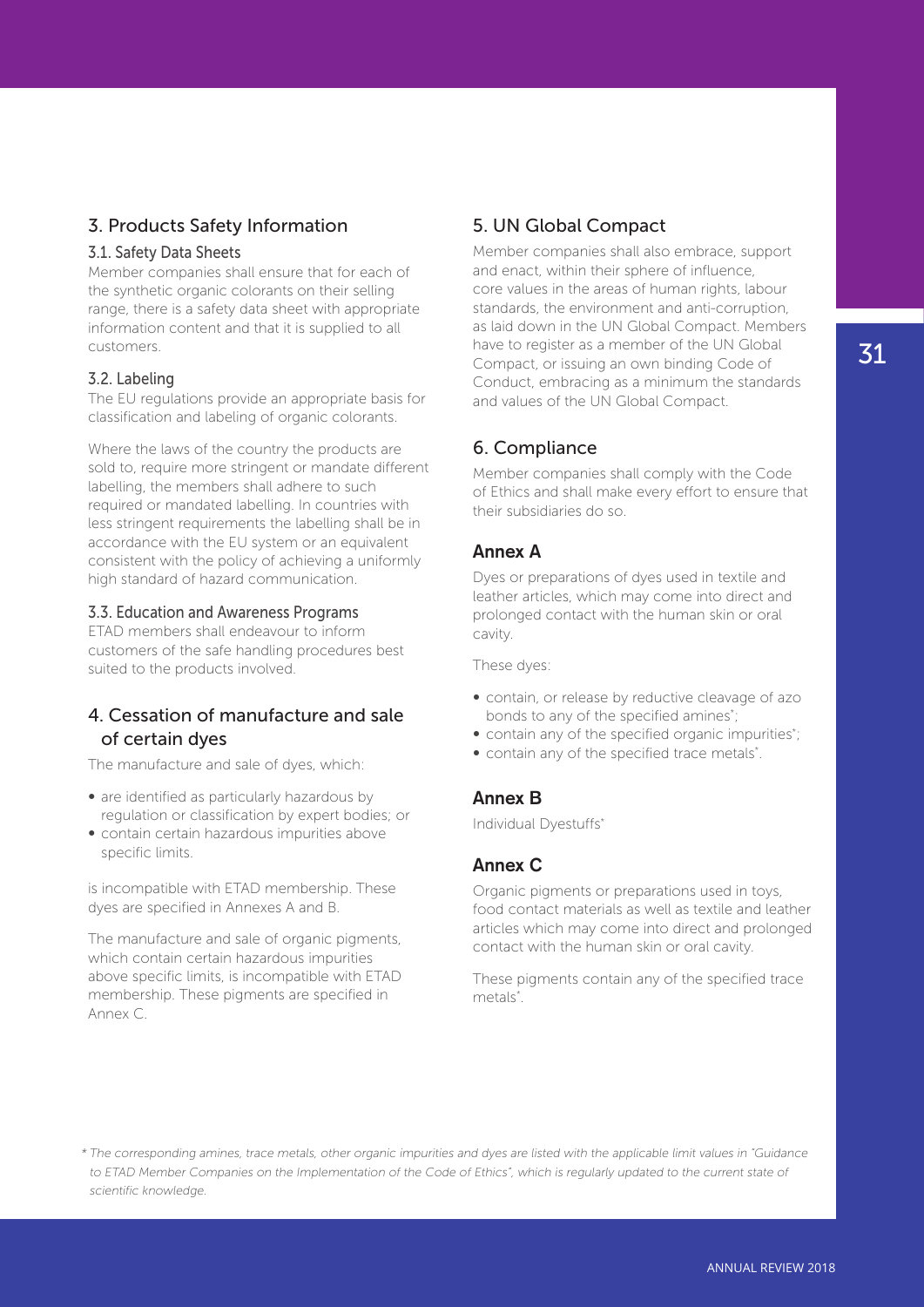# <span id="page-33-0"></span>Benefits of ETAD membership

## Recognition

Recognised by regulatory authorities, customers, and the public as the authoritative source of information on health, safety, and environmental issues relating to organic colorants.

#### Representation

Represents interests of members and customers to government authorities, the media, other industries, public interest groups, organised labour, academia, and research/ testing/consulting organisations.

## Harmonisation

Advocates, where regulations are necessary, a harmonisation of the requirements, so that compliance costs are reduced.

# Code of Ethics

Encourages members to adhere worldwide to a high ethical standard and promotes image of a responsible and safety-minded manufacturing industry.

# Guidance

Provides guidance to ETAD member companies on interpretation of new regulatory requirements and recommends specific measures to implement the ETAD Code of **Ethics** 

### Education and training

Develops and publishes education and training materials pertaining to organic colorants, e.g. for safe handling practices, product stewardship, and pollution prevention.

## Research and testing

Cost-sharing of research and testing programs aimed at a better understanding of the health and environmental aspects of dyes and organic pigments.

#### Information

Responds to inquiries about the colorants' industry, provides information on topical issues and disseminates comments and position papers.

### **Database**

Maintains and makes available to members a computerised database of literature pertaining to the health and environmental aspects of dyes.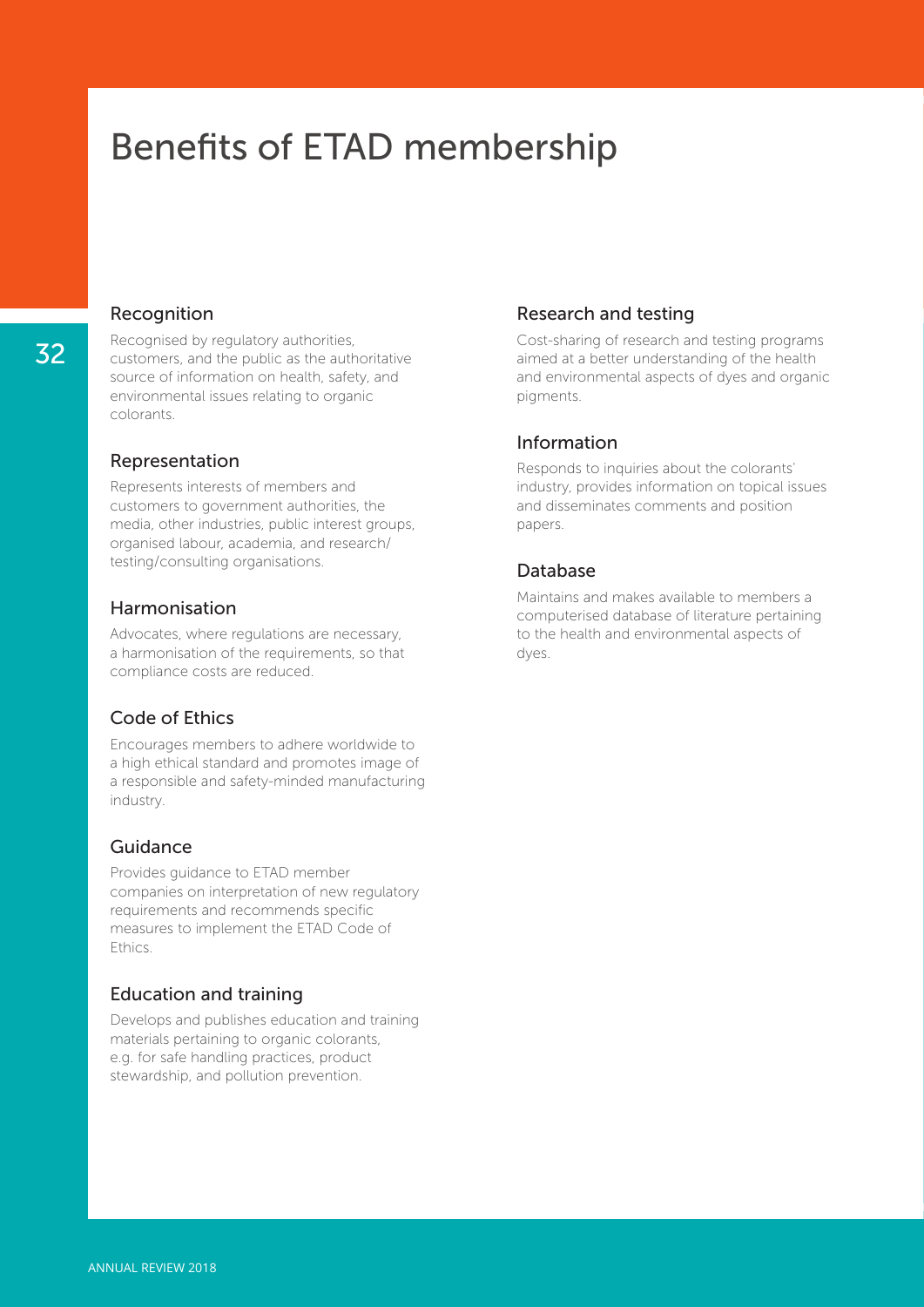# <span id="page-34-0"></span>ETAD member companies (status March 2019)

Archroma Management GmbH Switzerland

ATUL Limited India

BASF Colors & Effects GmbH Germany

CHT Switzerland AG Switzerland

Chroma Chemical Corp. Taiwan, R.O.C.

CINIC Chemicals Co. Ltd. China

Clariant International AG Switzerland

Colourtex Industries Ltd. India

Dainichiseika Color & Chemicals Mfg. Co., Ltd. Japan

DIC Corporation Japan

DyStar Colours Distribution GmbH Germany

Everlight Chem. Industrial Corp. Taiwan, R.O.C.

Farbchemie Braun GmbH & Co. KG Germany

Heubach GmbH Germany

Hubei Color Root Technology Co., Ltd. China

Huntsman Textile Effects Switzerland

Hwa-Tai Industry Co., Ltd (associate member) Thailand

Jay Chemical Industries Ltd. India

Matex International Limited Singapore

Meghmani Dyes and Intermediates Ltd. India

Nippon Kayaku Co., Ltd. Japan

Oh Young Ind. Co. Ltd. Korea

Oriental Giant Dyes & Chemical Ind. Corporation Taiwan, R.O.C.

Pidilite Industries Ltd. India

Sensient Colors Inc. USA

Setaş Kimya Sanayi A.Ş. Turkey

Sudarshan Chemicals Ind. Ltd. India

Sumitomo Chemical Co., Ltd. Japan

Sun Chemical A/S Denmark

Synthesia, a.s. Czech Republic

T&T Industries Corporation Taiwan, R.O.C.

TFL Ledertechnik GmbH Germany

Thai Ambica Chemicals Co., Ltd. Thailand

Toyocolor Co., Ltd. Japan

Yorkshire Chemicals Ltd. China

Current list of members under: [www.etad.com](http://www.etad.com)